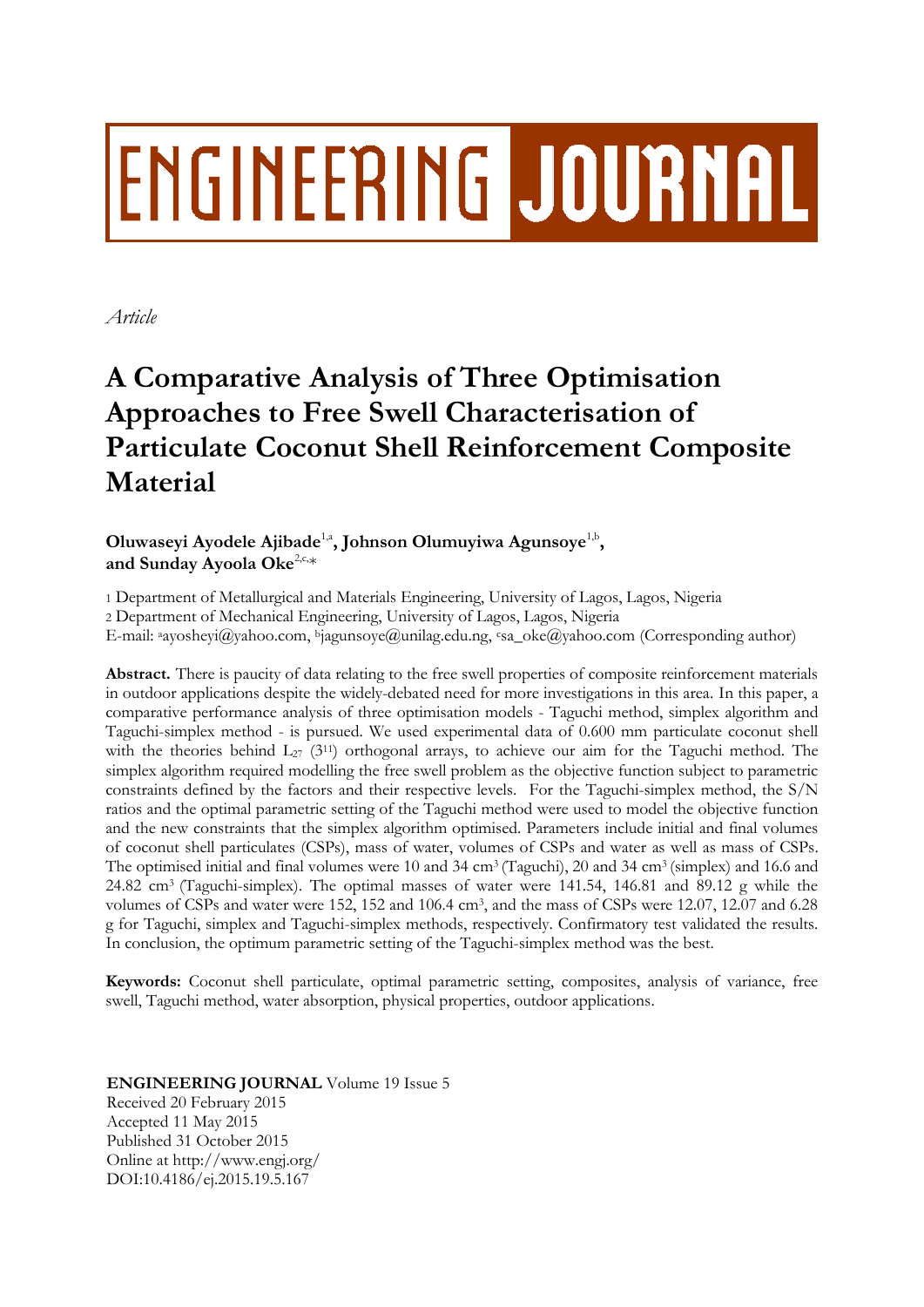# **1. Introduction**

A robust literature on composites exists [1–6], and recently, a progressive rise in the use of green composites in industries and for research purposes has been experienced. A key stimulant for this growing interest in green composite usage is the increased satisfactory results obtained on the potential energy savings, costs and the enhanced physical properties of agricultural wastes the world over [7–8]. There is ample evidence to show that high health costs in societies are associated with pollutions from waste, resulting in diseases, related health burdens and huge waste treatment costs by agricultural producers. Thus, the adverse effect of indiscriminate dumping of coconut shell wastes has quantifiable impacts on government expenditures, denying governments of diverting this hard-earned income into more profitable ventures for the benefit of the populace. One usually adopted option to reduce this expenditure burden on governments is to attempt a conversion of such wastes into wealth and useful composites of economic value.

An understanding of this benefit has stimulated the current investigation in which coconut shell particulates are being tested for their physical property on free swell water-absorbing characteristics in the laboratory for outdoor applications. Optimisation of the free swell property is sought for the best information on the design parameters to be used in the development of coconut shell-based composites. Thus, the development of this composite based on coconut shell reinforcements may lead to interventions that could prevent the continuing health burdens of governments, through improper waste generation, encourage economic activities on composite development and improve the energy savings obtainable in the development of new composites.

Investigations relating to the physical properties of coconut shell as an input reinforcement material for composite fabrications are very scanty but should be intensified if a smooth transition to green product development in the society is to be encouraged and actualised in the near future. In the past twenty years, significant activities have evolved with respect to the development of optimisation techniques, which are categorised into two: deterministic and stochastic optimisation algorithms [9]. The particulate coconut shell, when used in the fabrication of components and later exposed to outdoor applications has the tendency of absorbing rain water in an open environment and salt water when used in marine applications.

Taguchi method [10] has emerged as a powerful optimisation method of the deterministic class, which has success records of implementation in processes. Taguchi optimisation techniques are one of the most adopted techniques for the optimisation of processes the world over. The ability of Taguchi method to save time and cost during experimentation makes it an excellent tool and a potential candidate for similar unexplored experiments such as the free swell, which is considered in the current study. An effort was made to optimise the process parameters of CSPs for effective reduction of the water absorption capability of the material in use. The process parameters, which include the initial and final volumes and mass of solute as well as the final mass and volume of the solution, appear to have profound influence on the reinforcement's water absorption capacity. Taguchi method is a strong tool with reputation for achieving high quality outputs in literature. The free swell process of CSPs was optimised in order to find the optimal parametric setting that can be used in making light loading composites for water based applications.

The findings obtained from this work would be useful for composite manufacturers who are seeking an optimum combination of free swell parameters of the coconut shell particulates as reinforcement materials. The experiments were carried out according to Holtz and Gibbs' model. Parametric quantities of the free swell process were measured on a daily basis from the time of the last experimental set-up. The use of Taguchi's optimisation method represents the process parameters as factors and their possible outcomes as levels in a specified orthogonal array.

The use of Taguchi method's orthogonal array helps to solve complex experimental problems and processes with a fewer number of experiments, saving time, costs and energy. Taguchi's orthogonal array eliminates the one-factor-at-a-time approach used by traditional design methods where possible interactions between parameters are excluded by studying all the factors involved in a system. Taguchi method also helps to determine the individual effects in a single experiment and in the identification of the optimum combinations of the parameters used in the investigation. Finally, results obtained from using Taguchi's orthogonal array are reproducible [10].

Keeping in mind the above issues, the present work was carried out to develop optimal parameters for the water absorption (free swell) process of particulate coconut shell, using three optimal models, namely, Taguchi, simplex and Taguchi-simplex. Taguchi method is not a new research methodology but new in its applied form to free swell characterisation. The simplex algorithm, although widely known in operations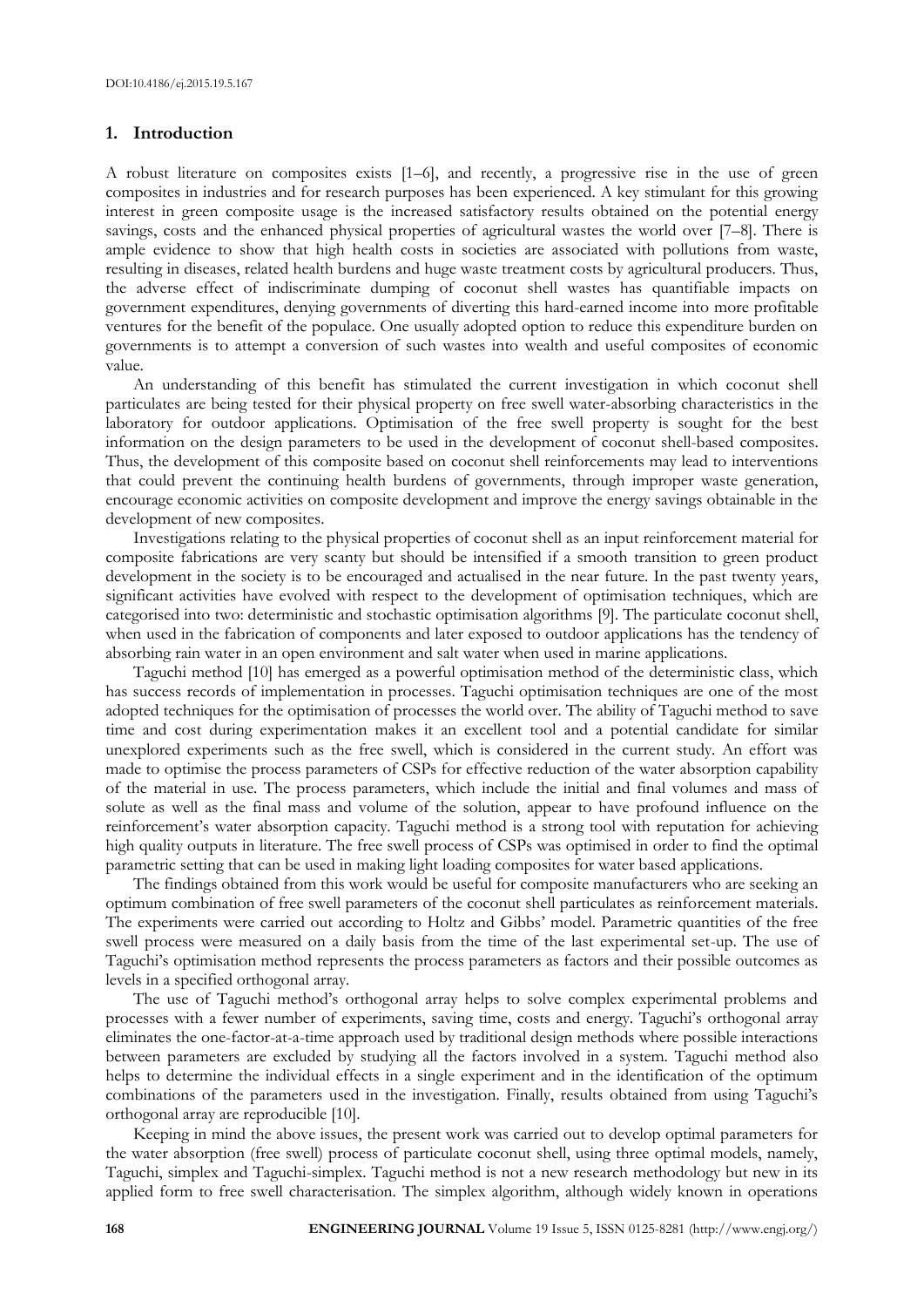research, has never been applied to free swell characterisation, but a first attempt is made in this paper. However, the marriage of Taguchi and simplex is new and has not been previously applied, to the best of the authors' knowledge, to any reinforcement in composites and in this study, it seems recorded as the first development and application ever in composite material evaluation.

In this paper, an investigation to compare the free swell characteristics using design of experiments and optimising the free swell parameters for minimum water absorption using three methods (Taguchi, simplex and Taguchi-simplex) has been carried out. The investigation focuses on the quantitative assessment of the amount of water absorption by the particulate coconut shell when using composites whose reinforcements are made of coconut shell particulates in outdoor applications. Taguchi's orthogonal array is used and the outputs considered are the optimal mass of water used, the combined volume of CSPs and water as well as the mass of CSPs. Simplex algorithm was used to optimise the free swell characteristics to yield the minimum quantities of the above-mentioned outputs stated for the Taguchi method. A new model, involving the integration of Taguchi method, and simplex algorithm was evolved and used to evaluate the aforementioned output quantities that were obtained for both the Taguchi method and the simplex algorithm and the results compared.

# **2. Literature Review**

The literature review is performed in this paper according to two directions of research. The authors researched into the literature concerning coconut, the general composite literature by searching for relevant reports. The second literature aspect concerns review in accordance to water absorption topics to find out gaps and if the methodology proposed on optimisation (i.e. Taguchi-simplex) has ever been attempted. Thus, the first aspect of the literature review follows.

Previous works have been largely concerned with investigations on the mechanical properties of coconut shell and its fibres under different conditions of activation carbon [11] and under normal conditions [12]. The impact properties of coconut fibres has been investigated [13]. Investigations have also considered the micro-structural characterisation of coconut fibres [14]. The dimension of eco-friendliness was the research focus of Sarki et al. [15]. Recent investigations have been directed to the thermal properties of coconut fibre composites [16]. Further investigations are directed to the tensile strength of the fibre [16] while an attempt has been made on enhancing the wear properties of coconut filler [8]. In the following paragraphs, a detailed account of the literature concerning the subject of the current discussion in this paper is given, that is coconut fibres.

Fiore et al. [4] observed that composites displayed superior tensile moduli, flexural moduli and lower strength properties when compared to the neat resin. Also, changes in storage and the loss moduli slightly above the glass transition temperature in the rubbery region were observed. Findings from the work revealed that natural filler should be regarded as a viable reinforcement of epoxy composites in semistructural applications. Salleh et al. [11] studied the mechanical properties of prepared natural activated carbon composite in order to categorise their qualities. The peak tensile stresses were found in the sample 4 wt% and a value of 30 MPa. Mulinari et al. [12] observed the surface of the fractured specimens of chemically-treated coconut fibres using alkaline treatment of chemically-treated coconut fibres with alkaline treatment. The findings revealed a reduction in fatigue life of composites when greater tensions is applied as a result of interfacial bonding which was not sufficient.

Nuthang et al. [13] prepared untreated and treated flexible epoxy composites using various weight reinforcement contents of bamboo filler by injection moulding. They reported that the peak reduction in impact strength was 23.8, 27.3, and 56.2% for bamboo fiber/PLA, vetiver glass/PLA and coconut fibre/PLA composites, respectively. Vijayakumar et al. [14] used the hand lay-up process to impregnate natural fibres such as kenaf and coconut spathe in polymer matrix. Alkali treated coconut spathe and kenaf blast fibres were uniformly distributed within the epoxy resin and cured using tri-ethylene tetra amine (TETA) at 25ºC. They analysed the tensile, flexural, impact properties of the composites. The authors employed the use of scanning electrons microscope (SEM) to carry out fracture analysis of fibre reinforced composites and the effect of alkali treatment on the fibres. Sarki et al. [15] investigated the morphology and mechanical properties of coconut shell particles reinforced epoxy composites and observed that scanning electron microscopy (SEM) showed that there was relatively good interfacial adhesion between the coconut shell particles and epoxy matrix. They observed that the value of tensile modulus and tensile strength values improved with higher coconut shell particles content, while the impact strength reduced as against the neat epoxy resin.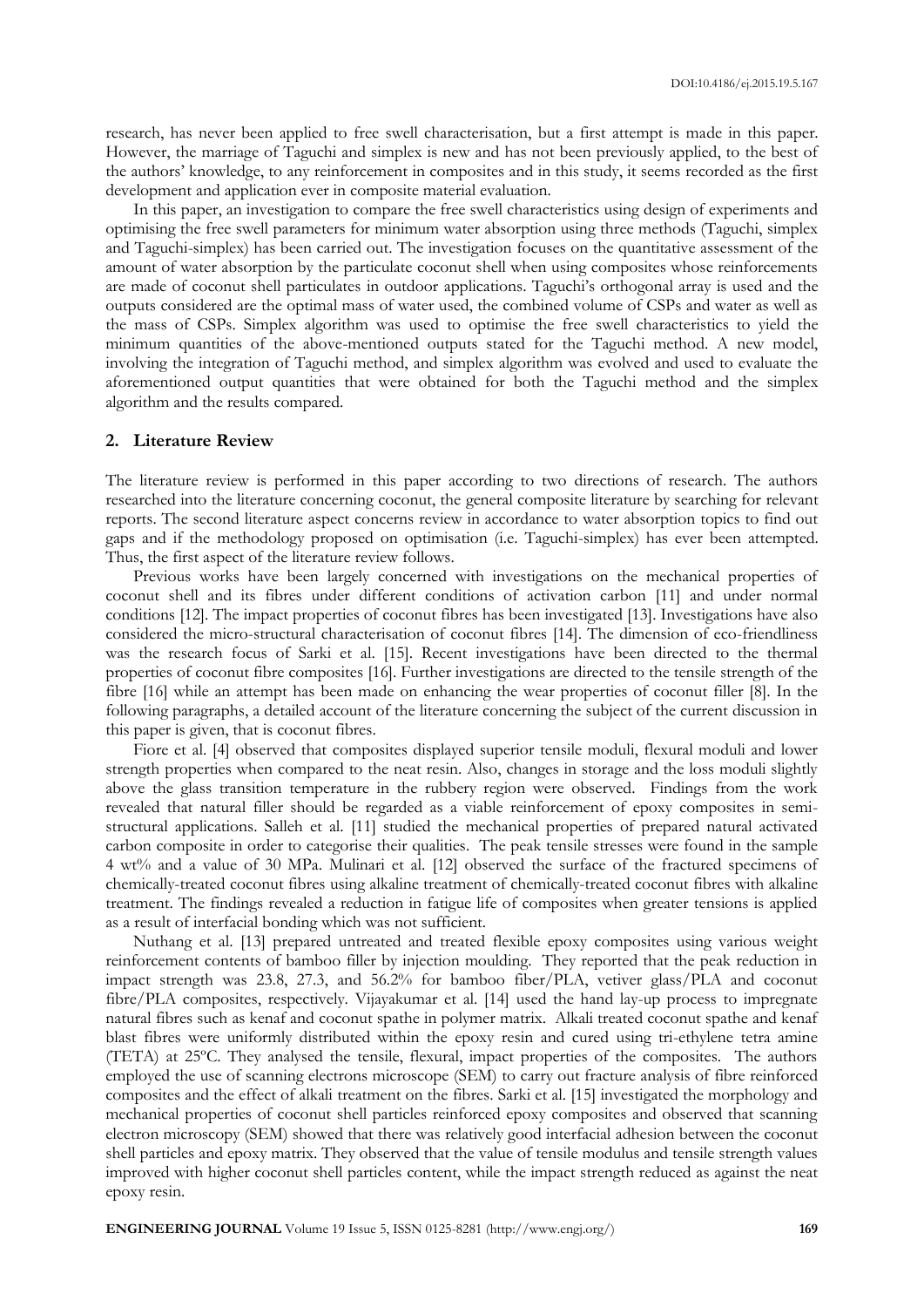Kumar et al. [16] used hand lay-up approach followed by compression moulding technique to prepare untreated (raw) coconut sheath fibre reinforced epoxy (UTCSE) composite and treated coconut sheath fibre reinforced epoxy (TCSE) composite. They observed that the treated coconut sheath fibre reinforced epoxy composite (TCSE) has superior mechanical and thermal properties as against untreated (raw) coconut sheath fibre reinforced epoxy composite (UTCSE).

Albano et al. [7] investigated the dynamics of thermal degradation and degradation process of neat nitrite rubber (NBR)–coconut flour (treated and non-treated) compounds. They observed that the addition of coconut flour to the NBR improved its thermal stability from an Einv of 89 to 277 kJ/mol. Fernandes et al. [17] used the compression moulding process to fabricate composites from high density polyethylene filled with cork powder and coconut short fibres in two different properties. The authors concluded that the inclusion of 10wt % short coconut fibres can be used profitably as reinforcement strategy of cork-based composite materials, especially with the use of 2 wt of CA.

From the literature review, studies have shown that several parts of the coconut could be studied but the literature has been silent on what parts of the coconut could interact with water. Diao et al. [20], Brahmakumar et al. [20], Vijayakumar et al. [14], Kumar et al. [16] as well as Fernandez et al. [17] and Jang et al. [18] all investigated on coconut fibre. Albano et al. [7] worked on coconut flour while Salleh et al. [11] worked on coconut shell. Unfortunately, since their directions of research were not on water absorption of reinforcements in independence, literature has not captured what parts of coconut might react with water. This propelled the current investigation, which suggested that the particulate coconut shell utilised in this work interacted with water.

Keeping in mind the above discussions, the next attempt was limited to water absorption topics. There is a large literature on water absorption evaluating the resistance of composites. Previous experimental exercises have concentrated on the mechanical properties of hemp, kenaf, sisal, jute, basalt and glassreinforcement composites with findings that water absorption negatively affects the mechanical properties such as tensile and flexural behaviour [21–25] and the fiber content (Alomayri et al., [27]). A brief discussion of the water absorption literature is then given. Alomayri et al. [27] indicated that the magnitude of maximum water uptake and diffusion coefficient increased when the fibre content increased. Furthermore, they asserted that water absorption negatively impacted on the mechanical properties of cotton fabrics such as to decrease their flexural strength, modulus, impact strength (see also Woldesenbet et al., [28]), hardness, and fracture toughness. Gao et al. [29] asserted that permittivity and the loss tangent of the composites was in close relationship with water content and filler particle size.

Rashdi et al. [21] noted that the performance of kenaf fibre reinforced composites may suffer with such materials exposed to adverse environments for long periods. They reported a decrease in tensile properties of kenaf fibre (i.e. mechanical properties) compared to dry samples. Furthermore, they commented that the percentage of moisture uptake increased as the weight percentage of fibre increased and that water of absorption pattern of kenaf fibre-based composites was according to Fickian behaviour. Huang and Sun [25] studied the effect of water immersion on the tensile strength and bending behaviour of the composite and concluded that major reductions in tensile strength took place but with improvement in bending behaviour. Patel et al. [26] studied the water absorption properties of red-mud filled jute fiber/polymer composite. They reported that chemical modification of fibres reduced the total water uptake of the jute fibres, thereby exhibiting a significantly increased flexural strength with modified fibres in comparison to untreated fibre. Woldeserbet et al. [28] investigated the effects of absorbed moisture in high strain rate tests of a unidirectional graphite/epoxy composite. It was concluded that significant variations of high strain rate properties occurred from static properties.

Empirical evidence, however, shows that results are not robust with respect to independent treatment of reinforced composites without considering them in composite forms when the matrices have reacted with them; water absorption topics concerning bi- or multi-reinforcement analysis are missing in literature. There are also missing data concerning the treatments of single, bi- or multi-reinforcement without being added to matrices to improve properties. In addition, interests have not been centred on the optimisation of water absorption properties of reinforcements in general, and coconut shell particulates, specifically has not been treated in detail on this issue. Consequently, such optimisation methods as Taguchi, simplex and Taguchi-simplex have not been fully exploited for their potentials in providing optimal values for the water absorption resistance goal of composite design engineers. This is clearly a puzzle for composite reinforcement theory and experiments and appears as one that is worth publishing. Furthermore, scholars have made no attempts to test the robustness of previous results with respect to optimisation when the reinforcements considered are even the established ones in literature (i.e. cotton fabrics, EPDM/AL(OH)<sub>3</sub>,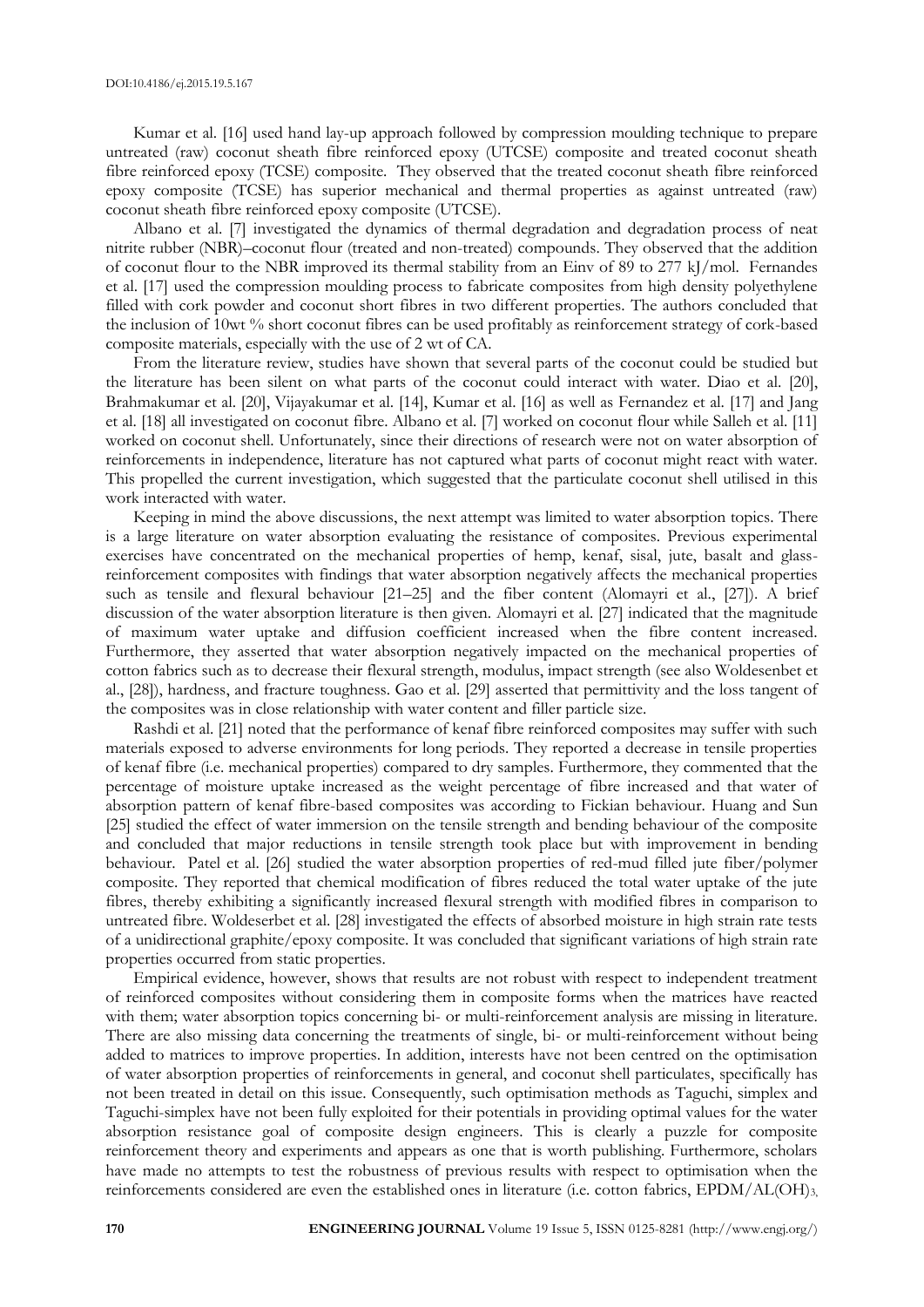hemp and kenaf fibers - see Gao et al. [29], Diao [30] and Vijayakumar et al. [31], Topgaard and Soderman [32], Isa et al. [33], Songok et al. [34], Malasri et al. [35] and Agu et al. [36]). That is, studies on green reinforcements in isolation, in mixed or blends or in treated forms, with all test done without the matrices need to be reported. Furthermore, the effect of temperature changes has been sparingly treated in literature.

Such tests and optimisation procedures may be necessary, particularly in the height of an expanding body of literature proposing the possible advancement in the improvement of properties with special consideration to particle sizes and the arguments advocating for surface treatments of reinforcements for improved properties. The theme of the current paper is that recommendations about water absorption of reinforcements need to be based on optimisation guidance, which would be aided by practicable optimisation models. It is only through this endeavour that maximum water absorption resistance capacities could be developed for composites in real time applications.

#### **3. Materials and Methods**

#### **3.1. Experimental Details**

The coconut shell used as samples were extracted from coconut obtained at the Oyingbo market, Lagos, Nigeria. The supplier was a local retailer of the product. All the materials were not treated but used in their raw forms. The water used in this study was tap water supplied by the water unit of the Works Department of the University of Lagos. The coconut shells were removed from the coconut and ground in a local grinding station at the Bariga market, Lagos. The grinding was done severally until the particles that emanated were fine enough for significant sieving success with very little wastes remaining after passing through the various sieving grades. Thus, after grinding, the coconut shell particulates were sieved into the following particulate grades: 0.075, 0.150, 0.212, 0.300, 0.425, 0.600, 1.180, 2.360 mm. For this experiment, the 0.600 mm particulates (sixth position in the grades) were used. It should be noted that 0.600 mm particulates were used for the experiments due to the availability of that grade, which was obtained from the sieving activity. In attempts to utilise finer grades, it was obvious that only small quantities of lower grade (i.e. < 0.600mm) particulates were obtained. Hence, it was difficult to obtain sufficient sample quantities to use. Since, the largest quantities of particulates are usually obtained in the grade 0.600 mm, it was then taken as a convenient sample grade. Sieving of the ground particulates into grades and free swell experiments were carried out in the Soil laboratories of the Department of Civil Engineering in Yaba College of Technology, Yaba, and University of Lagos, Akoka, Lagos, respectively.

The objective of this investigation is attained by conducting free swell experiments on 0.600 mm particulate coconut shell using measuring cylinder filled with tap water and analysing the resulting data on initial and final volumes of CSPs, mass of water used in dissolution, volume of CSPs and the combined mass of water and CSPs. Free swell experiment is carried out by dissolving different measured volumes of 0.600 mm CSPs into a graduated cylinder filled with 150 cm<sup>3</sup> tap water obtained through laboratory supplies. The volume of the settled CSPs is then evaluated after 24 hours of dissolution.

The literature was surveyed to assess the ASTM standards for water absorption to adopt for experimentation. The results of the survey indicated that ASTMD 2842-06 and ASTMD570 are good fits. A close reading of the standards revealed that ASTMDS 70 is the most appropriate for the current experiment despite that it suits more of plastics than the organic substance considered. These testing procedures were followed under the ASTIMD 570 standard. The first was to conduct the water absorption test after 24 hrs. The description of the procedure is that the coconut shell particulate specimens were immersed in water. Absorption took place and the results read. The test was carried out with the coconut shell particulates immersed in water at 23°C until the water absorption significantly stopped. Coconut shell particulate, as the name suggests is obtained from grinding the hard outer covering of edible coconut into particulate form. In the free swell experiments conducted, the coconut shell particulate is wholly dissolved in water. This means that every part of the coconut shell particulate, which comprises of the coconut shells interacts with water.

In this work, Taguchi method is used to find the optimum parametric combinations for the free swell process of coconut shell particulate. The free swell test reflects the water absorption properties of coconut shell particulates when used as composites in practical applications.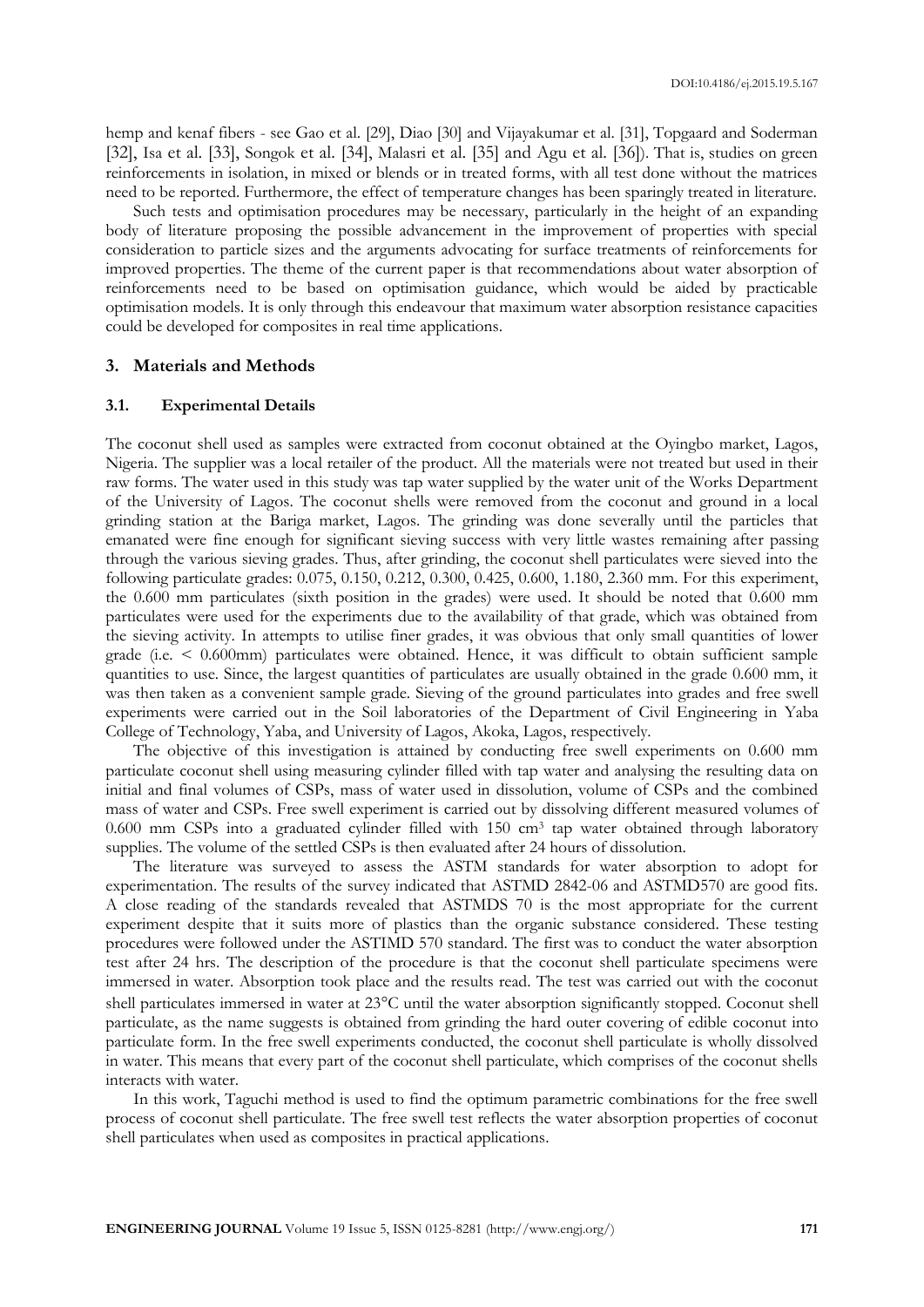# **3.2. Research Scheme**

The research scheme implemented in this study is a progressive movement from the identification of the need to optimize the free swell properties of coconut shell particulates to the conclusion of the study. The research scheme follows the aim of the study, which is centred on determining the values of the various quantities of parameters of the system such that the 0.600 mm particulates of coconut shell would exhibit the greatest resistance to water absorption. The decision to select the appropriate optimization tools led us to streamline to three models. Two models, Taguchi and simplex algorithm exists and the third, Taguchisimplex was formulated. For each of the models (Fig. 1), the procedures to achieve the results are illustrated in the scheme. For the Taguchi method, definition of the factors, decision on orthogonal arrays and the calculation of the signal-to-noise ratios are optimal. Optimal parametric settings are decided and ANOVA used to understand the contributions of the various parameters.



Fig. 1. Research scheme.

The traditional simplex algorithm, applied to the free swell optimization problem entails the definition of the problem involving the statement of the objective function, which could be a minimization or maximization problem. Then, the constraints including the non-negativity constraints are defined. Iterations are made until the final one, which gives the optimal results. The third method, Taguchi-simplex, is based on utilizing the optimal Taguchi setting as the objective function of a simplex problem in order to improve the existing Taguchi optimal settings. The overall results from the three approaches are then compared and assertions are made on what parametric values are the best for the free swell optimization problem.

# **4. Results**

The input parameters for this experiment, which are the factors in the orthogonal array, are the initial volume of CSP (*P*) in cm<sup>3</sup>, final volume of C.S.P (*Q*) in cm<sup>3</sup>, mass of water (*R*) in g, volume of CSP and water (*S*) in cm<sup>3</sup> and mass of CSP (*T*) in g. Details of the levels for the free swell process parameters are given in Table 1.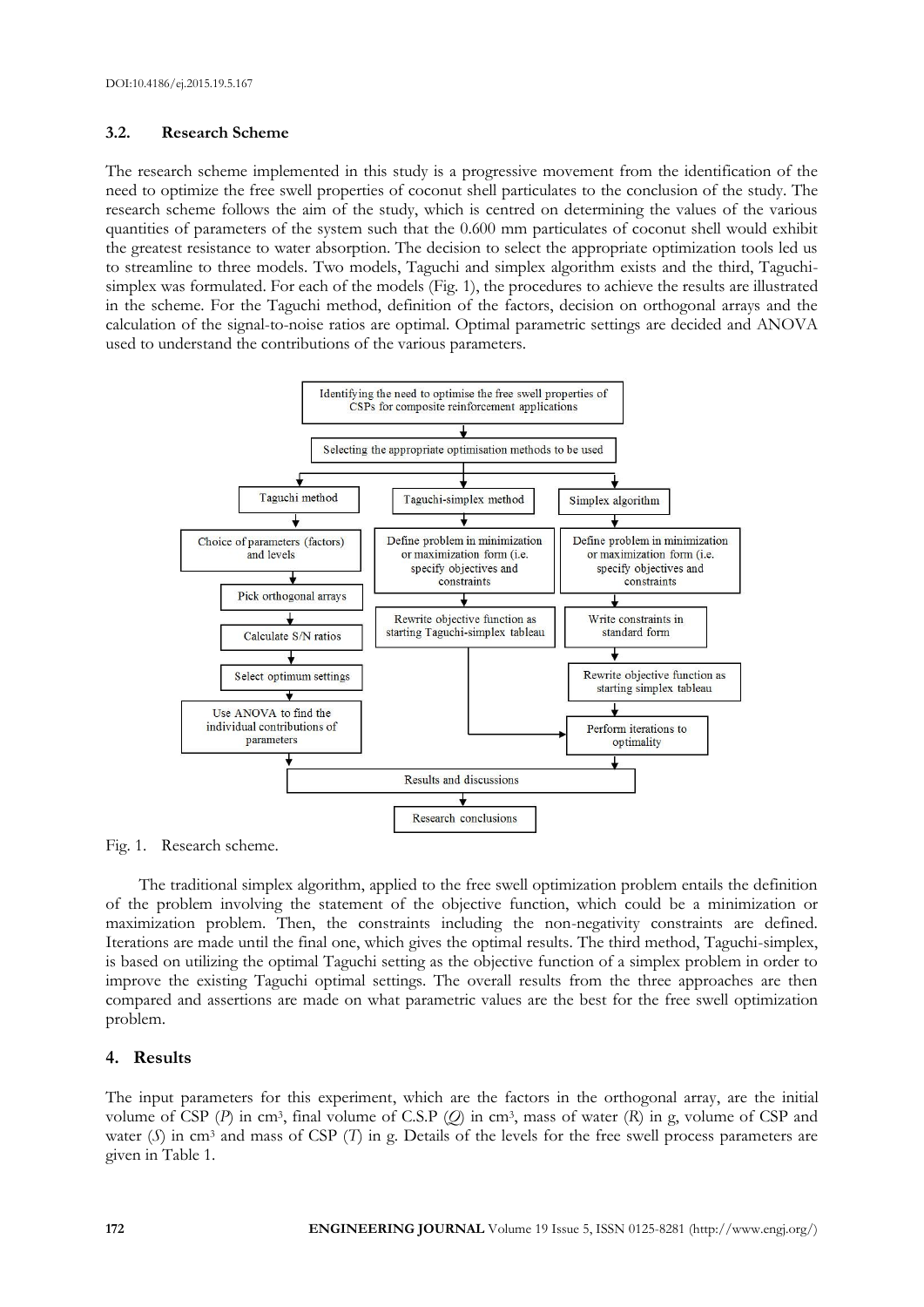| Factors                                                          | Levels |        |        |  |  |  |  |
|------------------------------------------------------------------|--------|--------|--------|--|--|--|--|
|                                                                  |        |        |        |  |  |  |  |
| Initial volume of coconut shell particulates (cm) <sup>3</sup>   | 10     | 15     | 20     |  |  |  |  |
| Final volume of coconut shell particulates (cm) <sup>3</sup>     | 20     | 30     | 34     |  |  |  |  |
| Mass of water $(g)$                                              | 94.72  | 141.54 | 146.81 |  |  |  |  |
| Volume of coconut shell particulates $+$ water (cm) <sup>3</sup> | 151    | 152    | 153    |  |  |  |  |
| Mass of coconut shell particulates                               |        | 9.06   | 12.07  |  |  |  |  |

Table 1. Free swell process parameters with their values at three levels.

The experiments were performed using the Taguchi orthogonal array standard. The choice of the orthogonal array was made on the condition that the number of columns of the orthogonal array should be greater or equal to the number of the free swell parameters (Vanna and Vizhian, 2014). In this work, an  $L_{27}$ orthogonal array having 27 rows and 13 columns was used, as shown in Table 2.

Table 2. Orthogonal array  $\mathcal{L}_{27}$  (3<sup>13</sup>).

| S./No          | $\mathbf{1}$       | $\boldsymbol{2}$ | 3                  | 4            | 5                  | 6            | $\overline{7}$ | 8           | 9                           | 10           | 11                     | 12           | 13                 |
|----------------|--------------------|------------------|--------------------|--------------|--------------------|--------------|----------------|-------------|-----------------------------|--------------|------------------------|--------------|--------------------|
| 1              | $\rm I$            | $\bf I$          | $\rm I$            | I            | $\rm I$            | $\rm I$      | $\rm I$        | $\rm I$     | $\rm I$                     | $\rm I$      | $\rm I$                | $\rm I$      | $\rm I$            |
| $\overline{c}$ | I                  | I                | I                  | I            | $\rm II$           | $\rm II$     | $\rm II$       | $\rm II$    | $\rm II$                    | $\rm II$     | $\mathop{\mathrm{II}}$ | $\mathbf{I}$ | $\rm II$           |
| $\overline{3}$ | I                  | $\rm I$          | I                  | $\rm I$      | III                | III          | III            | III         | III                         | $\rm III$    | III                    | $\rm III$    | $\rm III$          |
| $\overline{4}$ | I                  | $\rm II$         | $\rm II$           | $\mathbf{I}$ | $\mathbf I$        | $\mathbf I$  | $\mathbf I$    | $\rm II$    | $\rm II$                    | $\rm II$     | $\rm III$              | III          | Ш                  |
| 5              | I                  | $\rm II$         | $\rm II$           | $\rm II$     | $\rm II$           | $\rm II$     | $\rm II$       | $\rm III$   | $\rm III$                   | $\rm III$    | I                      | $\rm I$      | $\rm I$            |
| 6              | I                  | $\rm II$         | $\rm II$           | $\rm II$     | $\rm III$          | $\rm III$    | $\rm III$      | $\rm I$     | $\rm I$                     | $\rm I$      | $\rm II$               | $\rm II$     | $\rm II$           |
| 7              | I                  | $\rm III$        | $\rm III$          | III          | $\mathbf I$        | I            | $\mathbf I$    | $\rm III$   | $\rm III$                   | III          | $\rm II$               | $\mathbf{I}$ | $\rm II$           |
| $8\,$          | $\rm I$            | $\rm III$        | $\rm III$          | $\rm III$    | $\rm II$           | $\mathbf{I}$ | $\rm II$       | $\bf I$     | $\bf I$                     | $\rm I$      | $\rm III$              | $\rm III$    | Ш                  |
| $\overline{9}$ | I                  | $\rm III$        | Ш                  | $\rm III$    | $\rm III$          | $\rm III$    | $\rm III$      | $\rm II$    | $\rm II$                    | $\rm II$     | I                      | $\rm I$      | $\bf I$            |
| 10             | $\rm II$           | I                | $\rm II$           | $\rm III$    | $\mathbf I$        | $\mathbf{I}$ | $\rm III$      | $\bf I$     | $\rm II$                    | III          | I                      | $\rm II$     | Ш                  |
| 11             | $\rm II$           | $\rm I$          | $\rm II$           | III          | $\rm II$           | III          | $\rm I$        | $\rm II$    | $\mathop{\rm III}\nolimits$ | $\rm I$      | $\mathop{\mathrm{II}}$ | $\rm III$    | $\rm I$            |
| 12             | $\rm II$           | $\rm I$          | $\rm II$           | III          | III                | $\mathbf I$  | $\rm II$       | $\rm III$   | $\mathbf I$                 | $\rm II$     | III                    | $\rm I$      | $\rm II$           |
| 13             | $\rm II$           | $\rm II$         | $\rm III$          | I            | $\rm I$            | $\rm II$     | III            | $\rm II$    | $\rm III$                   | $\rm I$      | III                    | $\rm I$      | $\rm II$           |
| 14             | $\rm II$           | $\mathbf{I}$     | $\rm III$          | $\rm I$      | $\rm II$           | $\rm III$    | $\rm I$        | $\rm III$   | $\rm I$                     | $\rm II$     | $\rm I$                | $\mathbf{I}$ | Ш                  |
| 15             | $\rm II$           | $\rm II$         | $\mathop{\rm III}$ | Ι            | III                | $\mathbf I$  | $\rm II$       | $\mathbf I$ | $\rm II$                    | III          | $\rm II$               | III          | $\rm I$            |
| 16             | $\rm II$           | III              | I                  | $\rm II$     | $\rm I$            | $\rm II$     | III            | III         | $\rm II$                    | $\rm I$      | $\mathbf{I}$           | $\rm III$    | $\rm I$            |
| $17\,$         | $\rm II$           | $\rm III$        | $\rm I$            | $\rm II$     | $\rm II$           | $\rm III$    | $\rm I$        | $\rm II$    | $\rm III$                   | $\rm I$      | $\rm I$                | $\rm II$     | $\rm III$          |
| 18             | $\mathbf{I}$       | III              | $\rm I$            | $\rm II$     | III                | $\mathbf I$  | $\rm II$       | $\rm II$    | $\rm III$                   | $\rm I$      | I                      | $\mathbf{I}$ | $\rm III$          |
| 19             | III                | $\mathbf I$      | $\rm III$          | $\rm II$     | $\mathbf I$        | $\rm III$    | $\rm II$       | $\mathbf I$ | $\rm III$                   | $\mathbf{I}$ | I                      | $\rm III$    | $\rm II$           |
| 20             | $\rm III$          | $\rm I$          | $\rm III$          | $\rm II$     | $\rm II$           | $\rm I$      | $\rm III$      | $\rm II$    | $\rm I$                     | $\rm III$    | $\rm II$               | $\rm I$      | $\rm III$          |
| 21             | $\mathop{\rm III}$ | $\mathbf I$      | III                | $\rm II$     | $\mathop{\rm III}$ | $\rm II$     | $\bf I$        | III         | $\rm II$                    | $\rm I$      | $\rm III$              | $\mathbf{I}$ | $\rm I$            |
| 22             | III                | $\rm II$         | I                  | III          | $\rm I$            | III          | $\rm II$       | $\rm II$    | $\mathbf I$                 | III          | III                    | $\rm II$     | $\rm I$            |
| 23             | $\rm III$          | $\rm II$         | $\rm I$            | $\rm III$    | $\rm II$           | $\mathbf I$  | III            | $\rm III$   | $\rm II$                    | $\rm I$      | $\mathbf I$            | $\rm III$    | $\rm II$           |
| 24             | $\mathop{\rm III}$ | $\mathbf{I}$     | I                  | III          | III                | $\rm II$     | $\rm I$        | $\rm I$     | $\mathop{\rm III}\nolimits$ | $\rm II$     | $\rm II$               | I            | $\mathop{\rm III}$ |
| 25             | III                | $\rm III$        | $\rm II$           | $\rm I$      | $\rm I$            | $\rm III$    | $\rm II$       | $\rm III$   | $\rm II$                    | $\rm I$      | $\mathop{\mathrm{II}}$ | $\rm I$      | $\rm III$          |
| 26             | III                | III              | $\rm II$           | Ι            | $\rm II$           | $\mathbf I$  | $\rm III$      | $\mathbf I$ | III                         | $\rm II$     | $\mathop{\rm III}$     | $\mathbf{I}$ | I                  |
| 27             | $\rm III$          | III              | $\rm II$           | I            | III                | $\rm II$     | $\rm I$        | $\rm II$    | I                           | III          | I                      | $\rm III$    | $\prod$            |

The Taguchi design matrix comprises of 27 tests (representing each row in the  $L_{27}$  orthogonal array) while parameters were assigned to initial volume of CSP, column 2 was assigned to final volume of CSP columns 3, 4 and 5 were allotted to mass of water, volume of coconut shell particulates and water and mass of CSP, respectively. The experiments were carried out in accordance with Taguchi orthogonal array with each level of the parameters specified in each row. The results were further subjected to analysis of variance (ANOVA).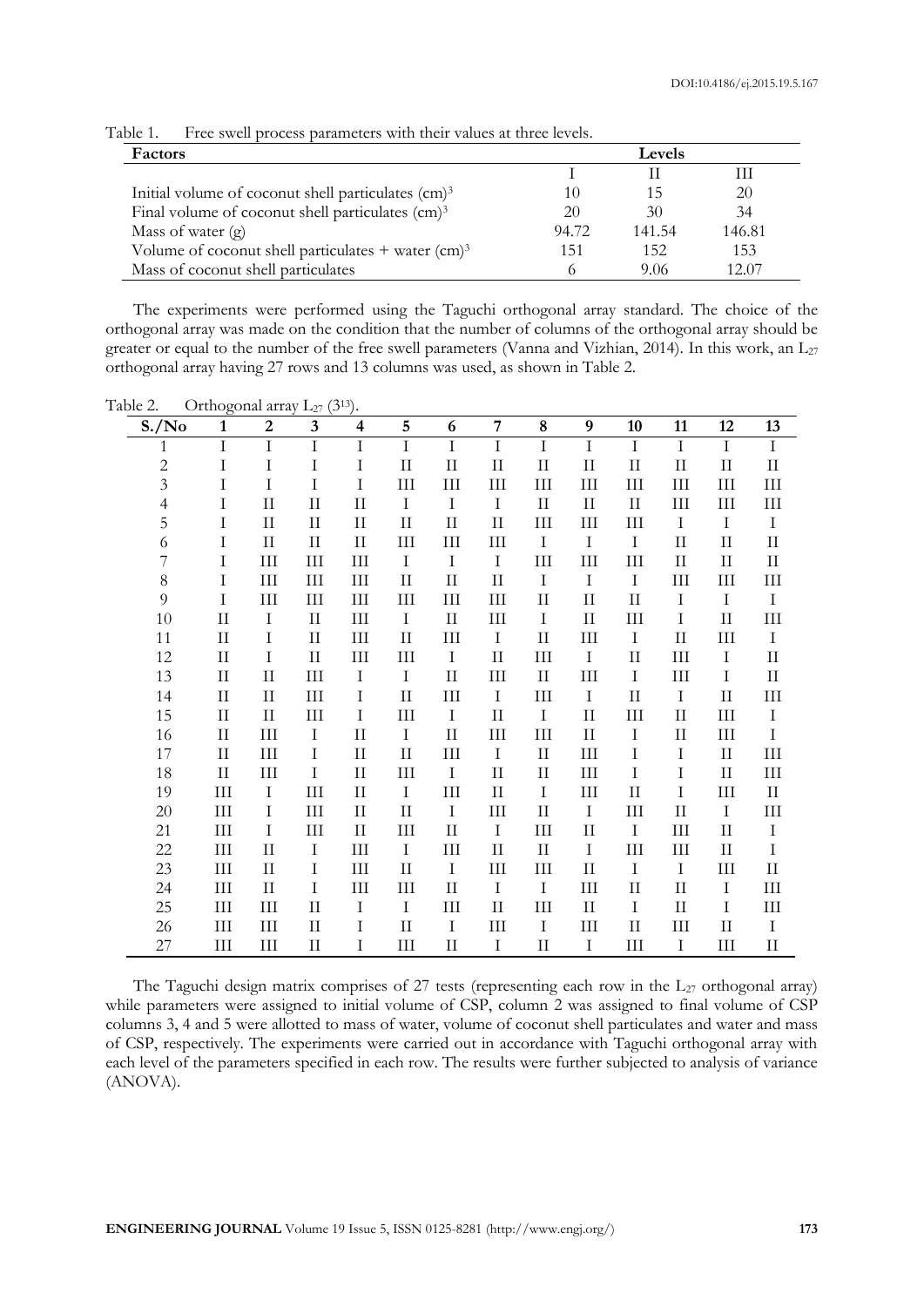# **4.1. S/N Ratio Response**

Free swell was considered as the output response with the quality characteristics category "the smaller- the better". The S/N ratio for this response was obtained by using Eq. (1) for each parametric setting and their corresponding values, Table 3.

| Exp.           | Initial volume            | Final volume                | Mass of     | Volume of CSP                | Mass of CSP | $S_f$   | S/N        |
|----------------|---------------------------|-----------------------------|-------------|------------------------------|-------------|---------|------------|
| No.            | of CSP (cm <sup>3</sup> ) | of $CSP$ (cm <sup>3</sup> ) | water $(g)$ | and water (cm <sup>3</sup> ) | (g)         |         | ratio (dB) |
| $\mathbf{1}$   | 10                        | 20                          | 94.72       | 151                          | 6           | 100     | 3.47       |
| $\sqrt{2}$     | 10                        | 20                          | 94.72       | 151                          | 9.06        | 100     | 0.19       |
| $\mathfrak{Z}$ | $10\,$                    | 20                          | 94.72       | 151                          | 12.07       | 100     | 0.38       |
| $\overline{4}$ | 10                        | 30 <sup>°</sup>             | 141.54      | 152                          | 6           | 200     | 0.54       |
| 5              | 10                        | 30                          | 141.54      | 152                          | 9.06        | 200     | 0.69       |
| 6              | 10                        | $30\,$                      | 141.54      | 152                          | 12.07       | $200\,$ | 0.51       |
| 7              | 10                        | 34                          | 146.81      | 153                          | 6           | 240     | 0.66       |
| $8\,$          | 10                        | 34                          | 146.81      | 153                          | 9.06        | 240     | 0.81       |
| 9              | $10\,$                    | 34                          | 146.81      | 153                          | 12.07       | 240     | 0.18       |
| 10             | 15                        | $20\,$                      | 141.20      | 153                          | 6           | 33.33   | 0.34       |
| 11             | 15                        | 20                          | 141.54      | 153                          | 9           | 33.33   | 0.48       |
| 12             | 15                        | $20\,$                      | 141.54      | 153                          | 12.07       | 33.33   | 0.60       |
| 13             | 15                        | 30                          | 146.81      | 151                          | 6           | 100     | 0.76       |
| 14             | 15                        | 30                          | 146.81      | 151                          | 9.06        | 100     | 0.91       |
| 15             | 15                        | 30                          | 146.81      | 151                          | 12.07       | 100     | 0.76       |
| 16             | 15                        | 34                          | 94.72       | 152                          | 6           | 126.67  | 0.94       |
| 17             | 15                        | 34                          | 94.72       | 152                          | 9.06        | 126.67  | 1.12       |
| 18             | 15                        | 34                          | 94.72       | 152                          | 12.07       | 126.67  | 0.39       |
| 19             | 20                        | $20\,$                      | 146.81      | 152                          | 6           |         | 0.55       |
| $20\,$         | 20                        | 20                          | 146.81      | 152                          | 9.06        |         | 0.70       |
| 21             | 20                        | 20                          | 146.81      | 152                          | 12.07       |         | 0.82       |
| 22             | 20                        | 30                          | 94.72       | 153                          | 6           | 50      | 1.00       |
| 23             | 20                        | 30                          | 94.72       | 153                          | 9.06        | 50      | 1.18       |
| 24             | 20                        | 30                          | 94.72       | 153                          | 12.07       | 50      | 1.02       |
| 25             | 20                        | 34                          | 141.54      | 153                          | 6           | 70      | 1.18       |
| 26             | 20                        | 34                          | 141.54      | 153                          | 9.06        | 70      | 1.33       |
| 27             | 20                        | 34                          | 141.54      | 153                          | 12.07       | 70      |            |

Table 3. S/N ratios for free swell of coconut shell particulate parameters.

Signal-to-noise ratios of each experimental run is derived from the following equation and the values are:

$$
S/N(\eta) = 10 \log_{10} \left(\frac{\mu^2}{\sigma^2}\right) \tag{1}
$$

where

$$
\mu = \frac{1}{n} \sum Y_i \text{ and } \sigma^2 = \frac{1}{(n-1)} \sum (Y_i - \mu)^2
$$
 (2)

and  $Y_1, Y_2, Y_3, \ldots, Y_n$  are the response of the free swell and 'n' is the number of observation.

The free swell process parameters namely, initial volume of CSP, final volume of CSP, mass of water, volume of CSP and water and mass of CSP are being optimised in order to achieve the desired optimum free swell that would exhibit minimal damage when used in making composites for lightly loaded structures (Holtz and Gibbs, 1956). For the purpose of finding the optimum level of the process parameters, the average S/N ratio response was obtained for each of the parameters used in the study. The corresponding results are shown in Table 4. The optimum level of each parameter was based on the smallest value of the S/N ratio.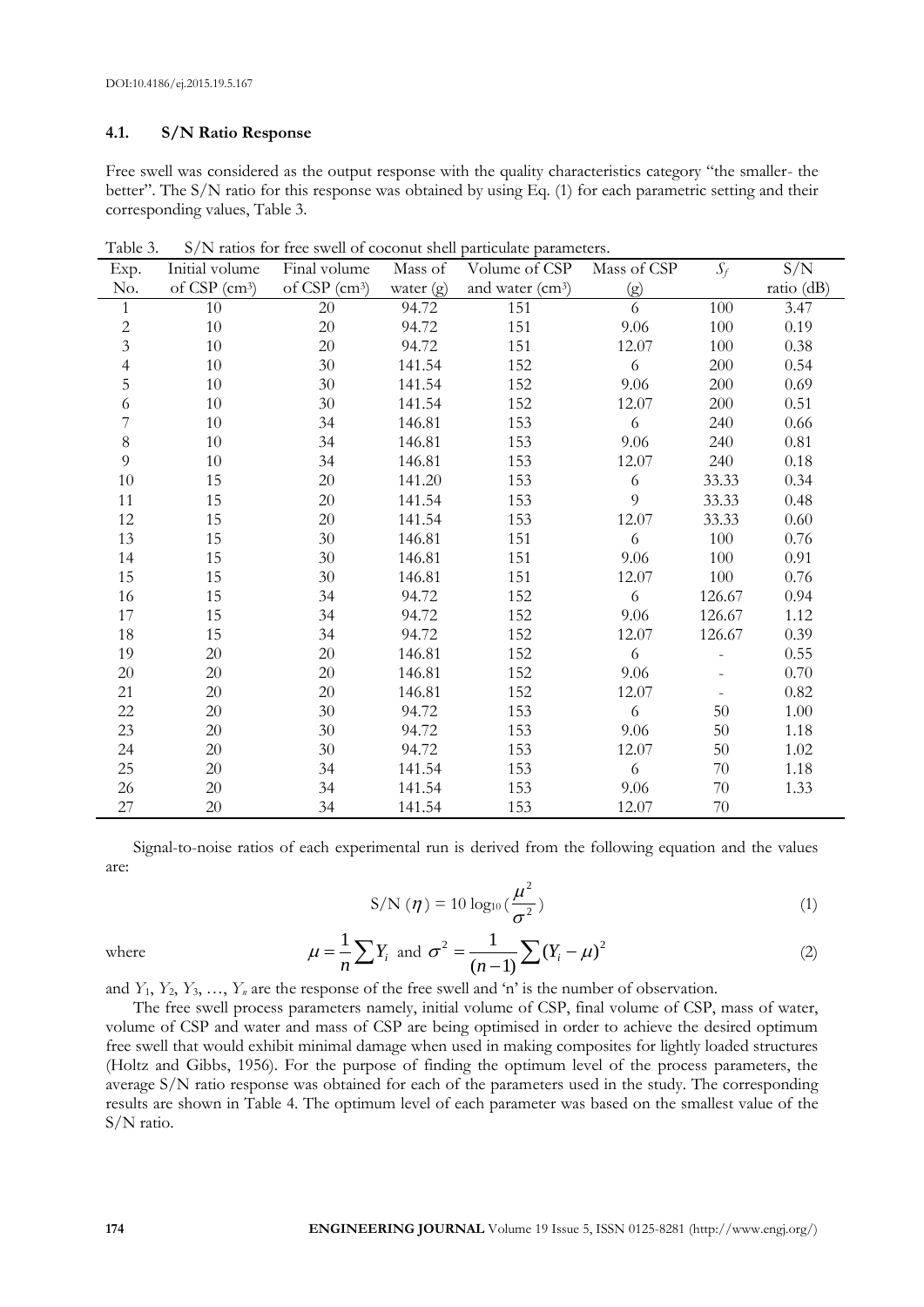Table 4. Average S/N ratio response.

| $\tilde{}$   |          |      |         |      | ᠇᠇    |
|--------------|----------|------|---------|------|-------|
| Level 1      | 0.83     | 0.84 | 1.08    | 1.08 | 1.05  |
| Level 2      | 0.9      | 0.82 | 0.63    | 0.7  | 0.82  |
| Level 3      | 0.86     | 0.73 | 0.68    | 0.73 | 0.52  |
| Max-Min      | $0.07\,$ | 0.11 | 0.45    | 0.38 | 0.53  |
| Rank         | C.       |      |         | 3    |       |
| .<br>Jotimum |          |      | $R_{2}$ | D2   | $T_3$ |

The optimum level of each parameter was based on the smallest value of S/N ratio (P:1st level; *Q*: 3rd level; *R*: 2nd level; *S*: 2nd level; *T*: 3rd level) was noted. The optimum free swell parametric setting *P*1*Q*3*R*2*S*2*T*<sup>3</sup> i.e. (initial volume of CSP of 10 cm<sup>3</sup> , final volume of CSP of 34 cm<sup>3</sup> , mass of water of 141.54 g, volume CSP and water of 152 cm<sup>3</sup> and mass of solute of 12.07 g) as the derived output response described by a response graph in Fig. 2.



Fig. 2. Response graph.

From the graph in Fig. 2, it can be observed that parameters *P* and *Q* showed lesser variations on the output responses. Analysis of variance (ANOVA) and *F* test were used to carry out further analysis on the experimental data for forecasting significant process parameters.

#### **4.2. Analysis of Variance**

Analysis of variance (ANOVA) is a statistical analysis tool that is used to evaluate significant process parameters. It is used to find the relative significance of the process control parameters and their individual input over the performance of the process. The following terms were derived through the use of ANOVA.

The sum of squares for parameter *Q* was found to be the least in this study, having a negative value. Its influence on the output response was assumed to be insignificant and has been termed an error (pooled error). Sum of squares due to pool error was obtained as:

$$
SS_{poolederr\sigma} = SS_B = -0.0839\tag{3}
$$

The calculated *Fratio* for parameters *P*, *R*, *S* and *T* were found to be greater than the *F* distribution value  $(F_{1,6} = 5.9874$  at 5% level of significance). Parameters *P*, *R*, *S* and *T* were confirmed as significant parameters in the free swell optimisation process of CSP. The overall parametric setting (initial volume of 10 cm<sup>3</sup>, mass of water of 141.54 g, volume of CSP and water of 152 cm<sup>3</sup> and mass of solute of 12.07 g) was obtained as the final output response after leaving out the pooled variables. The percentage contribution each of the relevant process parameters is shown in the ANOVA summary in Table 5.

(i) Sum of squares due to mean, 
$$
S_m = N K^2 = 17.28
$$

(ii) 
$$
SS_p = n_{p_1} \times \overline{P}_1^2 + n_{p_2} \times \overline{P}_2^2 + n_{p_3} \times \overline{P}_3^2 - SS_m = 2.87
$$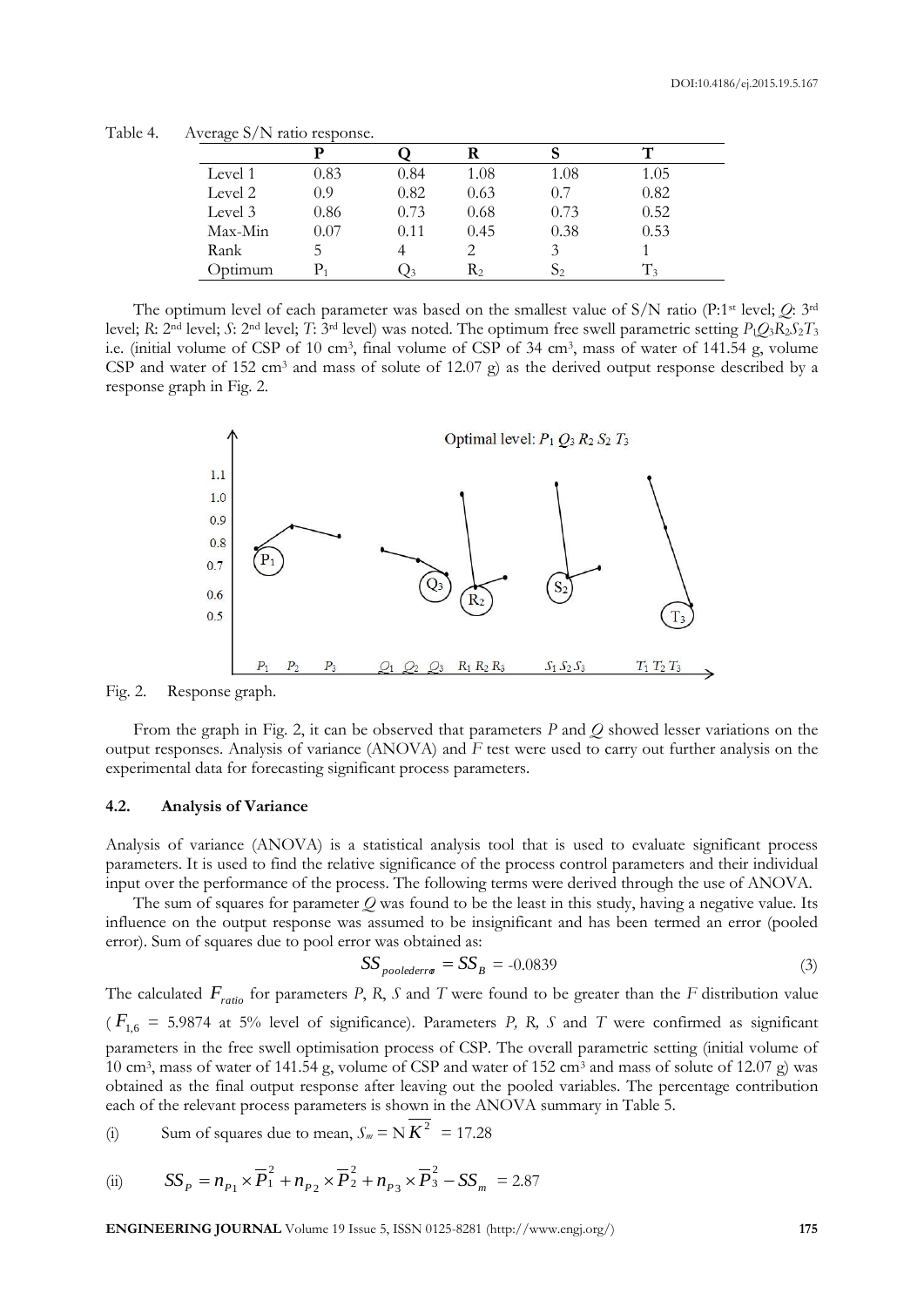$$
SS_{Q} = n_{Q1} \times \overline{Q}_{1}^{2} + n_{Q2} \times \overline{Q}_{2}^{2} + n_{Q3} \times \overline{Q}_{3}^{2} - SS_{m} = -0.0839
$$
  
\n
$$
SS_{R} = n_{R1} \times \overline{R}_{1}^{2} + n_{R2} \times \overline{R}_{2}^{2} + n_{R3} \times \overline{R}_{3}^{2} - SS_{m} = 0.95
$$
  
\n
$$
SS_{S} = n_{S1} \times \overline{S}_{1}^{2} + n_{S2} \times \overline{S}_{2}^{2} + n_{S3} \times \overline{S}_{3}^{2} - SS_{m} = 0.52
$$
  
\n
$$
SS_{T} = n_{T1} \times \overline{T}_{1}^{2} + n_{T2} \times \overline{T}_{2}^{2} + n_{T3} \times \overline{T}_{3}^{2} - SS_{m} = 1.12
$$

(iii) Total sum of squares,  $TSS = SS_P + SS_Q + SS_R + SS_S + SS_T = 5.38$ 

(iv) Degree of freedom for parameter  $DOF_{\textit{parameter}} = \text{No. of levels of parameter} - 1 = 2$  $DOF_p = DOF_q = DOF_R = DOF_S = DOF_T = 2$  $DOF_{poolederr\sigma} = 2$ 

(v) Mean Sum of Squares due to parameter

$$
MSS_P = \frac{SS_P}{DOF} = 1.44
$$
  
\n
$$
MSS_{\text{no} \text{led}} = \frac{SS_Q}{DOF} = -0.042
$$
  
\n
$$
MSS_R = \frac{SS_R}{DOF} = 0.48
$$
  
\n
$$
MSS_S = \frac{SS_S}{DOF} = 0.26
$$
  
\n
$$
MSS_T = \frac{SS_T}{DOF} = 0.56
$$

$$
(vi) \tFratio for parameter P
$$

$$
F_{ratio}P = \frac{MSS_P}{MSS_{poolederror}} = 34.28, \qquad F_{ratio}R = \frac{MSS_R}{MSS_{poolederror}} = 11.43
$$

$$
F_{ratio}S = \frac{MSS_S}{MSS_{poolederror}} = 6.19, \qquad F_{ratio}T = \frac{MSS_T}{MSS_{poolederror}} = 13.3
$$

The calculated *Fratio* for parameters *P*, *R*, *S* and *T* were found to be greater than the *F* distribution value (*F*1,<sup>6</sup> =5.9874 at 5 % level of significance). Parameters *P*, *R*, *S* and *T* were confirmed as significant parameters in the free swell optimsation process of coconut shell particulate.

(vii) Pure sum of squares due to parameters, PSS  
\n
$$
PSS_P = MSS_P - DOF_P \times MSS_{poolederr\sigma} = 1.52
$$
\n
$$
PSS_R = MSS_R - DOF_R \times MSS_{poolederr\sigma} = 0.56
$$
\n
$$
PSS_S = MSS_S - DOF_S \times MSS_{poolederr\sigma} = 0.344
$$
\n
$$
PSS_T = MSS_T - DOF_T \times MSS_{poolederr\sigma} = 0.644
$$

(vii) Percentage contribution due to parameters,  $PC_P = 28.25 \%$ ,  $PC_R = 10.4 \%$ ,  $PC_S = 6.39 \%$ ,  $PC_T =$ 11.90 %, The overall parametric setting (initial volume of CSP of 10 cm<sup>3</sup> , mass of water of 141.54 g, volume of CSP and water of 152 cm<sup>3</sup> and mass of solute of 12.07 g) was obtained as the final output response after leaving out the pooled variables. The percentage contribution each of the relevant process parameters is shown in the ANOVA summary table in Table 5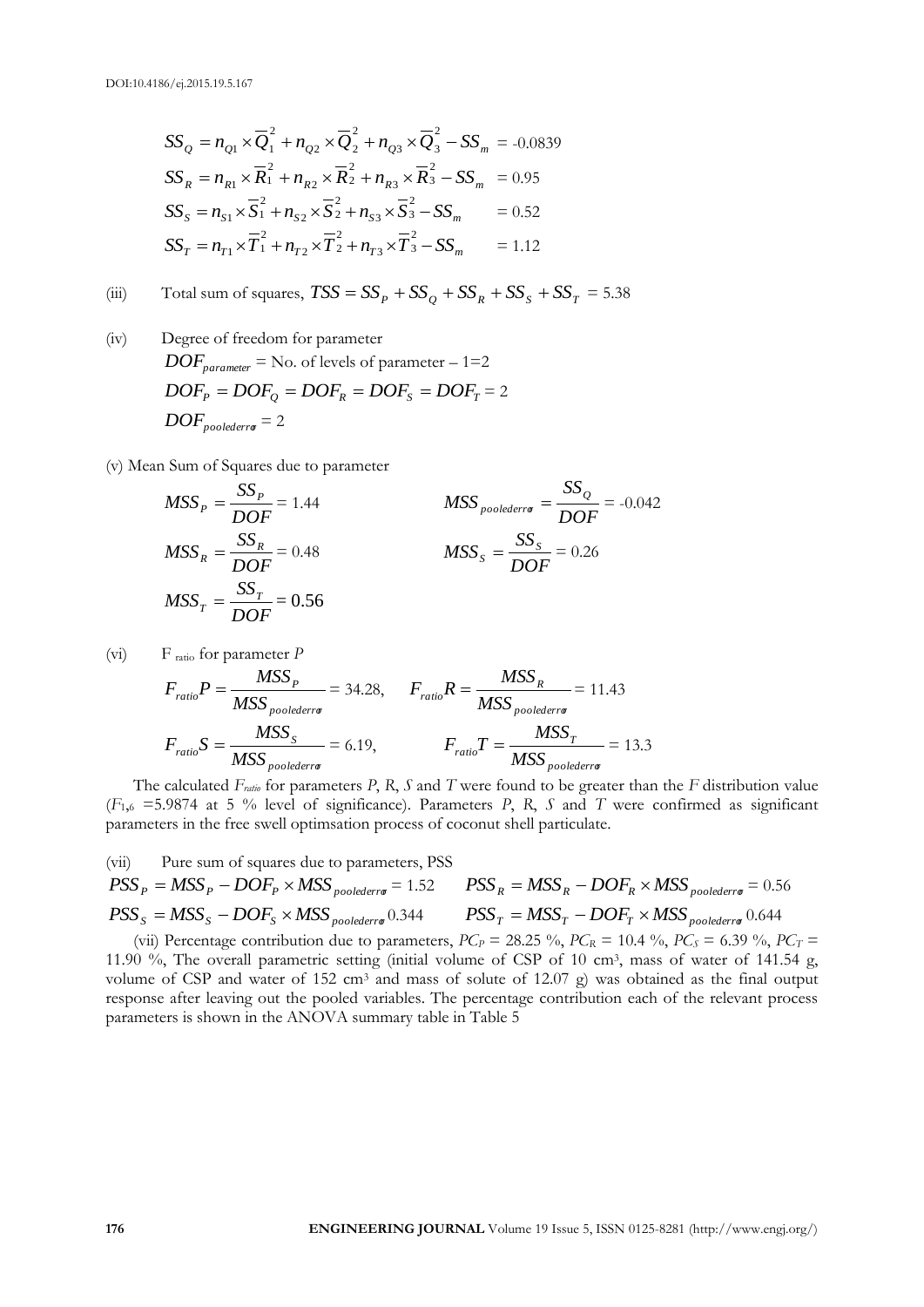| Source       | Pool | SS        | DOF | <b>MSS</b> | F ratio | PSS  | $\binom{0}{0}$<br>PС |
|--------------|------|-----------|-----|------------|---------|------|----------------------|
| P            |      | 2.87      | 2   | 1.44       | 34.28   | 1.52 | 28.25                |
|              | Yes  | $-0.0839$ | 2   | $-0.042$   |         |      |                      |
| R            |      | 0.95      | 2   | 0.48       | 11.43   | 0.56 | 10.4                 |
|              |      | 0.52      | 2   | 0.26       | 6.19    | 0.34 | 6.39                 |
| T            |      | 1.12      | 2   | 0.56       | 13.3    | 0.64 | 11.9                 |
| Pooled error |      | $-0.0839$ | 2   | $-0.042$   |         | 2.32 | 43.06                |
| <b>TSS</b>   |      | 5.38      |     |            |         | 5.3  |                      |

Table 5. Analysis of variance.

# **4.3. Confirmatory Test for the Taguchi Method**

A relevant and acceptable approach towards concluding the analysis based on Taguchi method is the use of confirmatory test. Consequently, this test was carried out based on the results of the association of the variables (factors) considered in this investigatory study. Thus, the data on PC % (Table 5) for the significant process parameters *P*, *R*, *S* and *T* obtained as 28.25, 10.4, 6.39 and 11.90 % was used as a polynomial curve and was fitted for this data representing the best option  $(R^2 = 0.9966)$  which yielded the confirmatory equation:

$$
S_f = 5.84x^2 - 34.506x + 56.7
$$
\n(4)

Since *x* represents the significant process parameters used in this work. Evolving equations incorporating this, yielded two main terms, according to the additive and multiplicative properties of the significant process parameters *P*, *R*, *S* and *T*. The confirmatory equations used then becomes two

$$
S_f = 5.84(P + R + S + T)^2 - 34.506(P + R + S + T) + 56.7
$$
\n(5)

which follows the additive properties of the interactions among the significant process parameters and

$$
S_f = 5.84(PRST)^2 - 34.506(PRST) + 56.7
$$
\n(6)

which also follows the multiplicative properties of the interactions among the significant process parameters. Recall, that the coefficient of determination is  $R<sup>2</sup>=0.9966$  showing the accuracy of the model in representing the output response/process performance. The proximity of *R<sup>2</sup>* to unity indicates that the model is acceptable and can be used as an objective function for applying optimisation algorithms through which better parametric settings can be obtained. For the additive properties of the confirmatory test,  $S_f$  =

6.07 %, and the multiplicative properties of the confirmatory test yields  $S_f = 56.72$  %. Since the only reasonable one is the later,  $S_f$  is taken as 56.72 %.

#### **4.4. Simplex Method of Optimising Coconut Shell Particulates**

Minimise 
$$
S_f = \sum_{p=1}^{q} \phi_p k_p \tag{7}
$$

Subject to: *Constraints*

> Initial volume,  $V_i$  (cm<sup>3</sup>):  $10 \le V_i \ge$  $20$  (8)

> Final volume,  $V_f$  (cm<sup>3</sup>):  $20 \le V_f \ge$  $34$  (9)

> Mass of water,  $M_w$  (g):  $94.72 \le M_w \ge 146.81$  (10)

Volume of CSP and water,  $V_a$  (cm<sup>3</sup>): 151  $\leq V_a \geq$ 153 (11)

Mass of CSP,  $m_s$  (g):  $6.00 \le m_s \ge$ 12.07 (12)

Using the above given constraints, where  $\phi_1, \phi_2, \phi_3, \phi_4, \phi_5 = 1$  and  $K_1 = V_i$ ,  $K_2 = V_f$ ,  $K_3 = M_w$ ,  $K_4 = V_a$ ,  $K_5 = m_s$ , Eq. (7) can be written as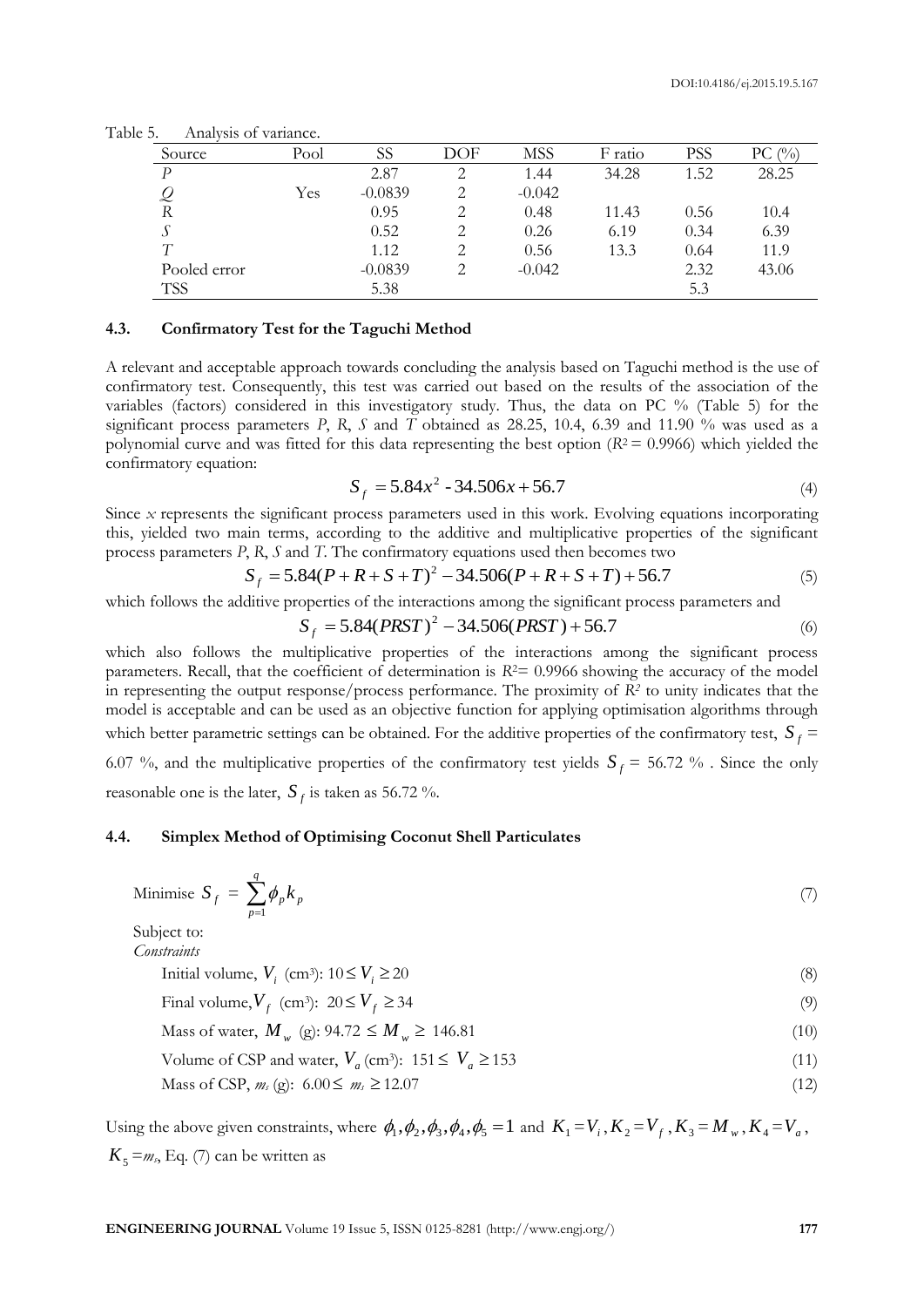Minimise

$$
S_f = V_i + V_f + M_w + V_a + m_s \tag{7a}
$$

Equations (8) to (12) can be further broken down since they both have " $\leq$ " and " $\geq$ " attached to them.

Thus we have

| Minimise $S_f = V_i + V_f + M_w + V_a + m_s$      |       |
|---------------------------------------------------|-------|
| Subject to:                                       |       |
| Constraints:                                      |       |
| Initial volume, $V_i$ (cm <sup>3</sup> )          |       |
| $V_i \geq 10$                                     | (8a)  |
| $V_i \leq 20$                                     | (8b)  |
| Final volume, $V_f$ (cm <sup>3</sup> )            |       |
| $V_f \geq 30$                                     | (9a)  |
| $V_f \leq 34$                                     | (9b)  |
| Mass of water, $M_w$ (g)                          |       |
| $M_w \ge 94.72$ (10a)                             |       |
| $M_w \leq 146.81$ (10b)                           |       |
| Volume of CSP and water, $V_a$ (cm <sup>3</sup> ) |       |
| $V_a \ge 151$                                     | (11a) |
| $V_a \le 153$                                     | (11b) |
| Mass of CSP, $ms(g)$                              |       |

$$
ms \geq 6 \tag{12a}
$$
\n
$$
ms \leq 12.07 \tag{12b}
$$

Expressing the free swell optimisation problem in standard form, where slack and surplus variables are used,  $J_1, J_2, J_3, J_4$  and  $J_5$  are used for Eq. (8a) to (12b), respectively. Thus, the following equations are valid

| Minimise $S_f = V_i + V_f + M_w + V_a + m_s$ |       |
|----------------------------------------------|-------|
| $V_i - J_1 = 10$                             | (13a) |
| $V_i + J_1 = 20$                             | (13b) |
|                                              |       |

$$
V_f - J_2 = 30\tag{14a}
$$

$$
V_f + J_2 = 34
$$
\n
$$
M_w - J_3 = 94.72
$$
\n(14b)\n(15a)

$$
M_w + J_3 = 146.81\tag{15b}
$$

$$
V_a - J_4 = 151\tag{16a}
$$

$$
V_a + J_4 = 153 \tag{16b}
$$

$$
ms - J_5 = 6 \tag{17a}
$$

$$
ms + J5 = 6
$$
 (17b)  
The non-negativity constraint is given as

$$
V_i, V_f, M_w, V_a, m_s \geq 0
$$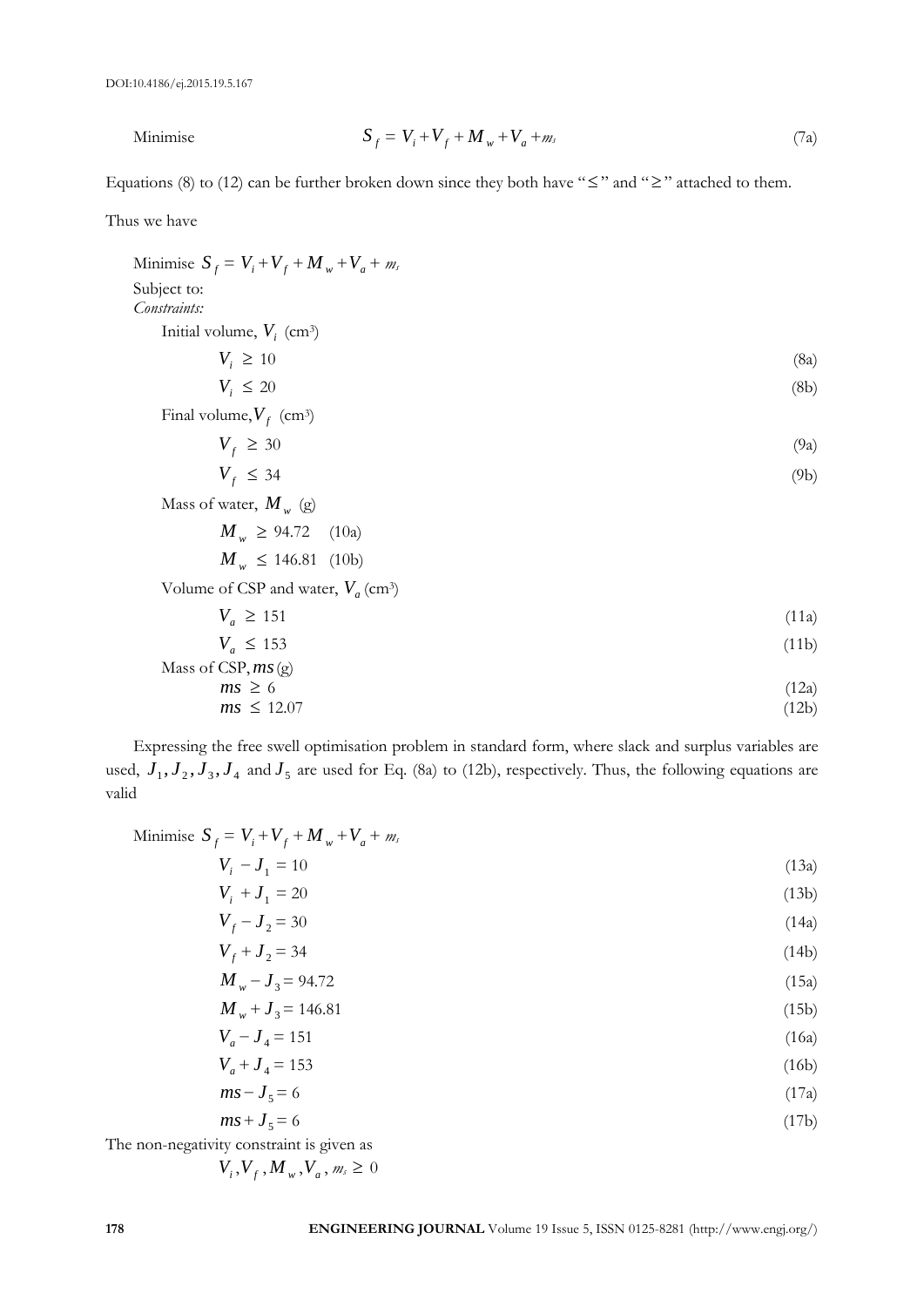Assume that  $J_1 = -10$  or 20,  $J_2 = -30$  or 34,  $J_3 = -94.72$  or 146.81,  $J_4 = -151$  or 153,  $J_5 = -6$  or 12.07, where the variables  $J_1, J_2, J_3, J_4$  and  $J_5$  are the slacks associated with the respective constraints. This is followed by writing the objective equation as:

*M*inimise  $S_f - V_i - V_f - M_w - V_a - m_s = 0$ 

The starting simplex table is given as follows:

| Table 6. |  | The starting simplex algorithm tableau. |  |
|----------|--|-----------------------------------------|--|
|          |  |                                         |  |

|  |  |  |  |  |  | Basic $S_f$ $V_I$ $V_f$ $M_w$ $V_a$ $m_s$ $J_1$ $J_2$ $J_3$ $J_4$ $J_5$ Solution |
|--|--|--|--|--|--|----------------------------------------------------------------------------------|
|  |  |  |  |  |  | $S_f$ 1 -1 -1 -1 -1 -1 0 0 0 0 0 0                                               |
|  |  |  |  |  |  | $J_1$ 0 1 0 0 0 0 1 0 0 0 0 20                                                   |
|  |  |  |  |  |  | $J_2$ 0 0 1 0 0 0 0 1 0 0 0 34                                                   |
|  |  |  |  |  |  | $J_3$ 0 0 0 1 0 0 0 0 1 0 0 146.81                                               |
|  |  |  |  |  |  | $J_4$ 0 0 0 0 1 0 0 0 0 1 0 153                                                  |
|  |  |  |  |  |  | $J_5$ 0 0 0 0 0 1 0 0 0 0 1 12.07                                                |
|  |  |  |  |  |  |                                                                                  |

Considering the optimality condition,  $m_s$  is selected as the entering variable while  $J_5$  becomes the leaving variable. Therefore, a new set of basic and non- basic variable are produced.  $J_5$  is replaced in the basic column with *ms*. The swapping process is done through the Gauss-Jordan row operations.

(i) New  $m_s$  row = current  $m_s$  row  $\div$  1  $=$   $(0 \t0 \t0 \t0 \t0 \t1 \t0 \t0 \t0 \t12.07 \t12.07)$ (ii) New  $S_f$  = current  $S_f$  row  $-$  (-1)  $\times$  new  $m_s$  row  $=$   $(1 \t -1 \t -1 \t -1 \t -1 \t 0 \t 0 \t 0 \t 0 \t 0 \t 12.07 \t 12.07)$ (iii) New  $J_1$  row = current  $J_1$  row – (0) × new  $m_s$  row  $= (0 \ 1 \ 0 \ 0 \ 0 \ 0 \ 20 \ 0 \ 0 \ 0 \ 0 \ 20)$ (iv) New  $J_2$  row = current  $J_2$  row – (0) × new  $m_s$  row  $=$   $(0 \t0 \t1 \t0 \t0 \t0 \t0 \t34 \t0 \t0 \t0 \t34)$ (v) New  $J_3$  row = current  $J_3$  row – (0) × new  $m_s$  row  $=(0 \ 0 \ 0 \ 1 \ 0 \ 0 \ 0 \ 0 \ 146.81 \ 0 \ 0 \ 146.81)$ (vi) New  $J_4$  row = current  $J_4$  row – (0) × new  $m_s$  row  $=(0 \ 0 \ 0 \ 0 \ 1 \ 0 \ 0 \ 0 \ 0 \ 153 \ 0 \ 153)$ 

Having obtained the starting simplex tableau with values, the procedure for simplex is carried out for iterations 2 to 5 and a final table is obtained. The descriptions in table are obtained. The descriptions are omitted as it could be found in standard operations research textbooks. However, the results obtained at these intermediate stages are discussed in the relevant section. The final table for the simplex is hereby shown: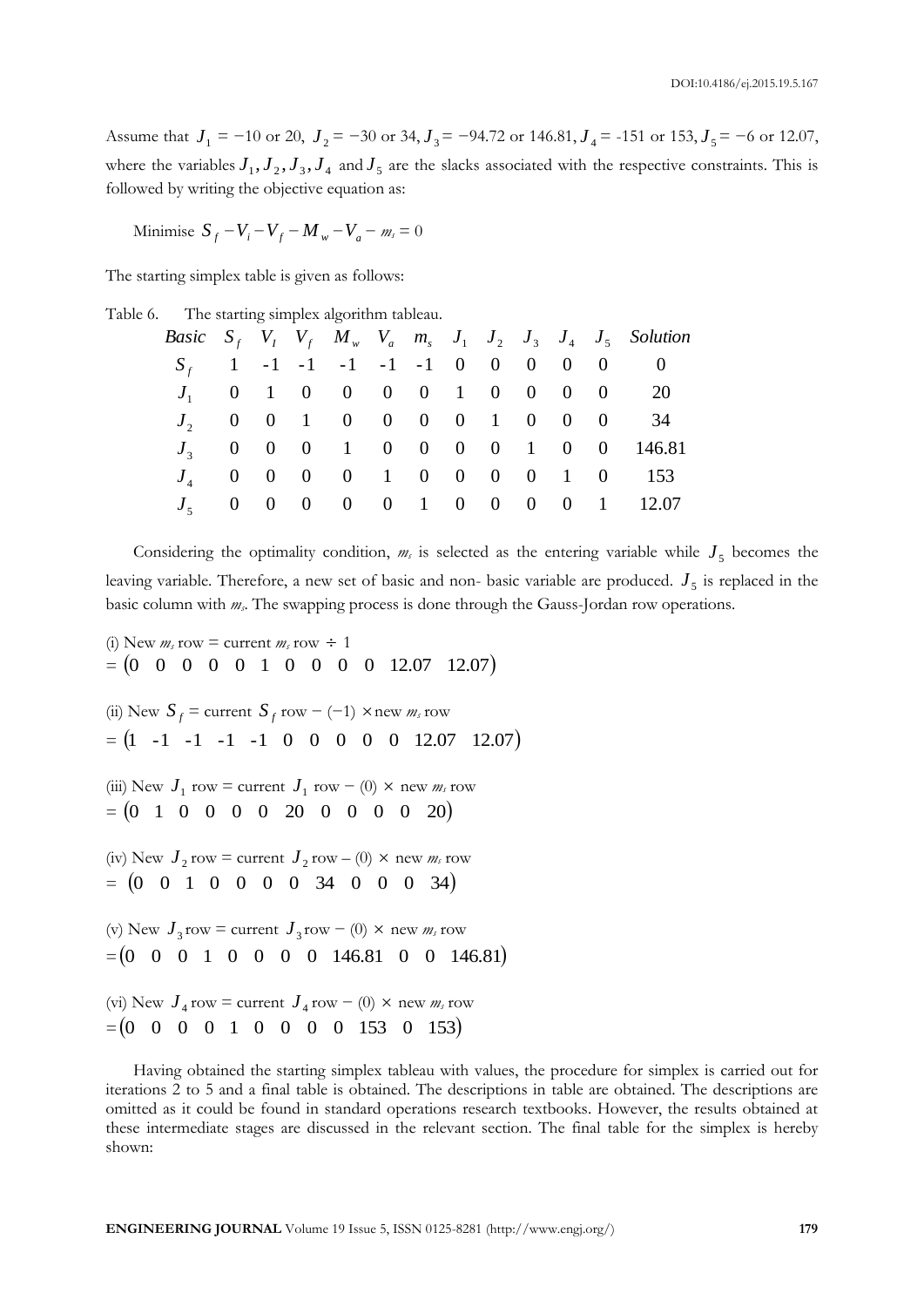| $\ldots$ and simples argument tableau. |  |  |  |  |                                  |  |                                                                                         |
|----------------------------------------|--|--|--|--|----------------------------------|--|-----------------------------------------------------------------------------------------|
|                                        |  |  |  |  |                                  |  | <i>Basic</i> $S_f$ $V_i$ $V_f$ $M_w$ $V_a$ $m_s$ $J_1$ $J_2$ $J_3$ $J_4$ $J_5$ Solution |
|                                        |  |  |  |  |                                  |  | $S_f$ 1 0 0 0 0 0 20 34 146.81 153 12.07 365.88                                         |
|                                        |  |  |  |  | $V_i$ 0 1 0 0 0 0 1 0 0 0 0 0 20 |  |                                                                                         |
|                                        |  |  |  |  | $V_f$ 0 0 1 0 0 0 0 1 0 0 0 0    |  | 34                                                                                      |
|                                        |  |  |  |  |                                  |  | $M_{w}$ 0 0 0 1 0 0 0 0 1 0 0 1 46.81                                                   |
|                                        |  |  |  |  | $V_a$ 0 0 0 0 1 0 0 0 0 1 0 153  |  |                                                                                         |
|                                        |  |  |  |  |                                  |  | ms 0 0 0 0 0 1 0 0 0 0 0 1 12.07                                                        |
|                                        |  |  |  |  |                                  |  |                                                                                         |

Table 7. Final simplex algorithm tableau.

Based on the optimality condition, none of the  $S_f$  row coefficients associated with the non-basic variables is negative. Hence, Table 7 is optimal. The interpretation of the table is presented as follows:

| Table 8. | Interpretation table.      |               |                                                    |
|----------|----------------------------|---------------|----------------------------------------------------|
|          | Decision Variable          | Optimal value | Recommendations                                    |
|          | $V_{\scriptscriptstyle i}$ | 20            | Use $20 \text{ cm}^3$ of coconut shell particulate |
|          | $V_{\epsilon}$             | 34            | To obtain a final volume of 34 cm <sup>3</sup>     |
|          | $M_{w}$                    | 146.81        | Use mass of water of 146.81g                       |
|          | $V_a$                      | 153           | Volume of CSP and water 153 cm <sup>3</sup>        |
|          | m <sub>s</sub>             | 12.07         | Mass of CSP of $12.07$ g                           |
|          | $\boldsymbol{S}$           | $70*$         | Obtainable by calculation                          |

\* Calculated value

## **4.5. Taguchi-Simplex Method Optimisation of Coconut Shell Particulates**

Taguchi method was used to optimise the free swell process of coconut shell particulate (CSP) taking note of Eq. (8) to (12) which produce an optimum parametric setting of  $P_1Q_3R_2S_2T_3$  from the S/N ratios of Taguchi's orthogonal array, which translates to:

$$
[P_1Q_3R_2S_2T_3] = [0.83, 0.73, 0.63, 0.7, 0.52]
$$
\n(18)

The optimal parametric setting obtained from Taguchi method was further optimised with the simplex method according to the objective function stated in Eq. (7). The optimal parametric values obtained from the Taguchi method were used to derive the lower and upper constraints of the Taguchi-simplex method in order to obtain improved results.

Using the above given constraints, where  $\phi_1, \phi_2, \phi_3, \phi_4, \phi_5 = 1$  and  $K_1 = V_i$ ,  $K_2 = V_f$ ,  $K_3 = M_w$ ,  $K_4 =$ 

 $V_a$ ,  $K_5 = m_s$ , Eq. (18) could be further treated as:

$$
S_f = 0.83V_i + 0.73V_f + 0.63M_w + 0.7V_a + 0.52m_s
$$
\n(18a)

Subject to: *Constraints:*

Minimise

Initial volume,  $V_i$  (cm<sup>3</sup>)

$$
V_i \ge 10\tag{19a}
$$

$$
V_i \le 20 \tag{19b}
$$

Final volume,  $V_f$  (cm<sup>3</sup>)

$$
V_f \ge 20\tag{20a}
$$

$$
V_f \le 34 \tag{20b}
$$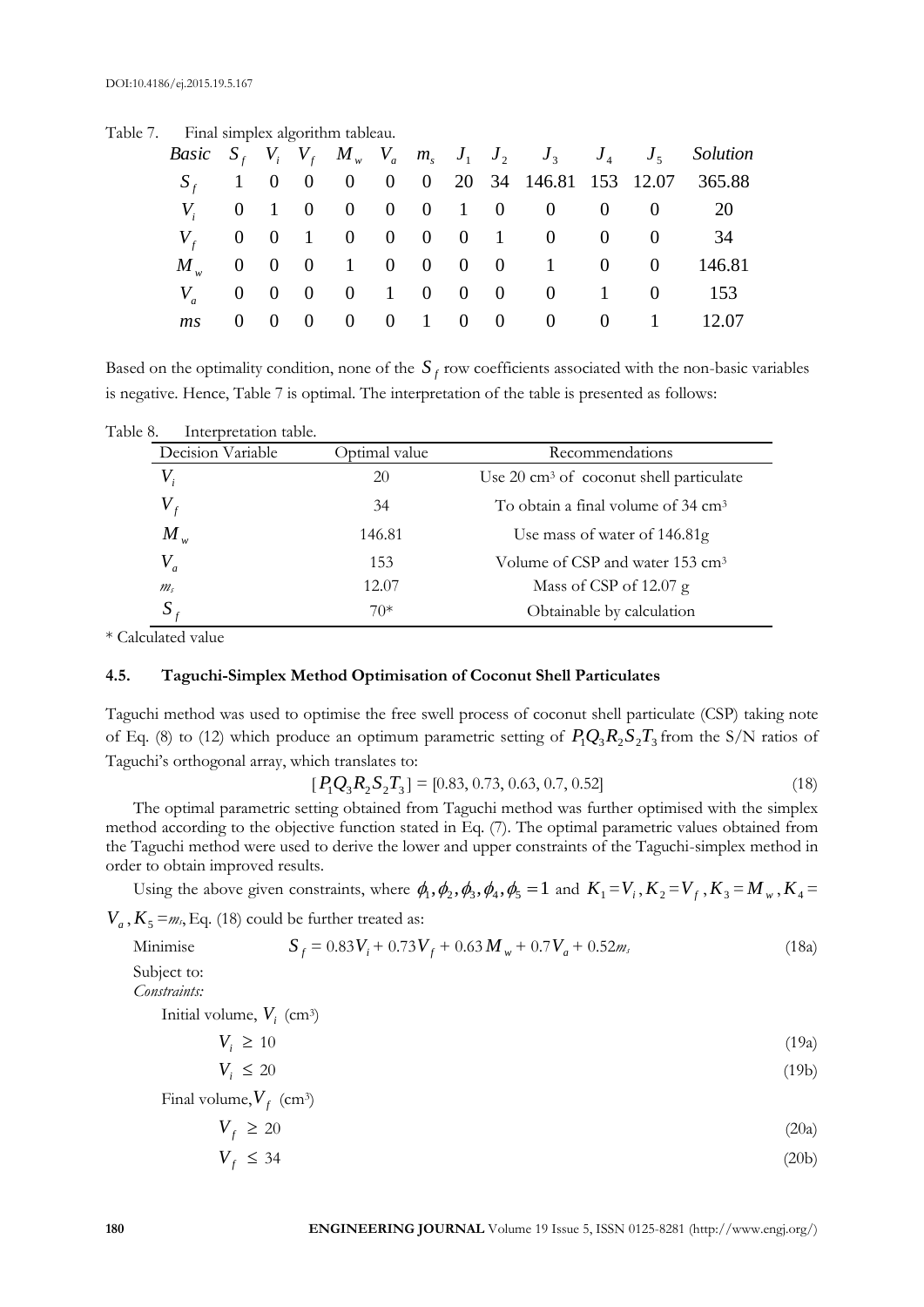Mass of water, *M <sup>w</sup>* (g)

$$
M_w \ge 94.72 \tag{21a}
$$

$$
M_w \le 141.54 \tag{21b}
$$

Volume of CSP and water,  $V_a$  (cm<sup>3</sup>)

$$
V_a \ge 151\tag{22a}
$$

$$
V_a \le 152\tag{22b}
$$

Mass of CSP, 
$$
m_s
$$
*ms* (g)

$$
m_s \ge 6 \tag{23a}
$$
\n
$$
m_s \le 12.07 \tag{23b}
$$

Equations (19a) to (23b) can be further broken down since they both have " $\leq$ " and " $\geq$ " attached to them. Thus, we have:

Minimise  $S_f = 0.83V_i + 0.73V_f + 0.63M_w + 0.7V_a + 0.52m_s$ 

Subject to Eq. (19a) to (23b).

Expressing the free swell optimisation problem in standard form, where slack and surplus variables are used. Then  $J_1, J_2, J_3, J_4$  and  $J_5$  used in Eq. (13a) to (17b) respectively are adapted to the present problem.

Thus, the following equations are valid:

Minimise  $S_f = 0.83V_i + 0.73V_f + 0.63M_w + 0.7V_a + 0.52m_s$  $0.83V_i - J_1 = 10$  (19a)

$$
0.83V_i + J_1 = 20 \tag{19b}
$$

$$
0.73V_f - J_2 = 20\tag{20a}
$$

$$
0.73V_f + J_2 = 34\tag{20b}
$$

$$
0.63 M_w - J_3 = 94.72 \tag{21a}
$$

$$
0.63 M_{w} + J_{3} = 141.54
$$
 (21b)

$$
0.7V_a - J_4 = 151\tag{22a}
$$

$$
0.7V_a + J_4 = 152\tag{22b}
$$

$$
0.52 \, m_s - J_5 = 6 \tag{23a}
$$

$$
0.52\ m_s + J_5 = 12.07\tag{23b}
$$

The non-negativity constraints are given as

$$
V_i, V_f, M_w, V_a, m_s \geq 0
$$

Assume that  $J_1 = -10$  or 20,  $J_2 = -30$  or 34,  $J_3 = -94.72$  or 141.54,  $J_4 = -151$  or  $152$ ,  $J_5 = -6$  or 12.07, where the variables  $J_1, J_2, J_3, J_4$  and  $J_5$  are the slacks associated with the respective constraints. This is followed by rewriting the objective equation as:

Minimise  $S_f - 0.83V_i - 0.73V_f - 0.63M_w - 0.7V_a - 0.52m_s = 0$ The starting Taguchi-simplex tableau is given as: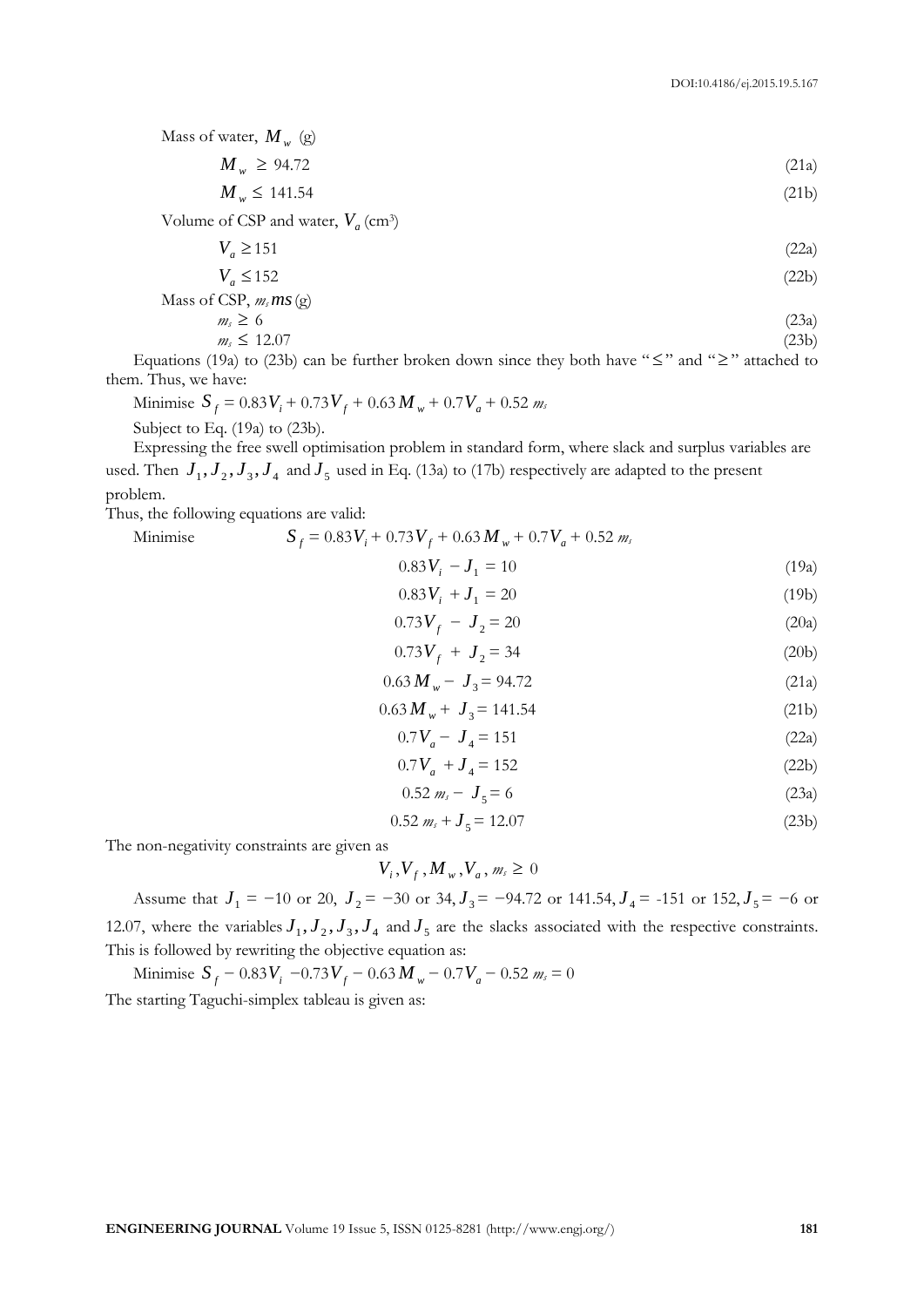|  |  |  |  |  |                                                         |  | <i>Basic</i> $S_f$ $V_i$ $V_f$ $M_w$ $V_a$ $m_s$ $J_1$ $J_2$ $J_3$ $J_4$ $J_5$ Solution |
|--|--|--|--|--|---------------------------------------------------------|--|-----------------------------------------------------------------------------------------|
|  |  |  |  |  | $S_f$ 1 - 0.83 - 0.73 - 0.63 - 0.7 - 0.52 0 0 0 0 0 0 0 |  |                                                                                         |
|  |  |  |  |  | $J_1$ 0 1 0 0 0 0 10 0 0 0 0 20                         |  |                                                                                         |
|  |  |  |  |  | $J_2$ 0 0 1 0 0 0 0 34 0 0 0 34                         |  |                                                                                         |
|  |  |  |  |  |                                                         |  | $J_3$ 0 0 0 1 0 0 0 0 141.54 0 0 141.54                                                 |
|  |  |  |  |  | $J_4$ 0 0 0 0 1 0 0 0 0 152 0 152                       |  |                                                                                         |
|  |  |  |  |  | $J_5$ 0 0 0 0 0 1 0 0 0 0 12.07 12.07                   |  |                                                                                         |

Based on the optimality condition,  $V_i$  is selected as the entering variable while  $J_1$  becomes the leaving variable in the basic column. Therefore, a new set of basic and non- basic variable are produced.  $J_1$  is replaced in the basic column with *ms* . The swapping process is done through the Gauss – Jordan row operations.

(i) New *Vi* row = current 1 *J* 1 = 0 1 0 0 0 0 20 0 0 0 0 20 (ii) New *f S* row = current *f S* row − (−0.83) New *Vi* row = 1 0 - 0.73 - 0.63 - 0.7 - 0.52 16.6 0 0 0 0 16.6 (iii) New 2 *J* row = current 2 *J* row − (0) New *Vi* row = 0 0 1 0 0 0 0 34 0 0 0 34 (iv) New 3 *J* row = current 3 *J* row − (0) New *Vi* row =0 0 0 1 0 0 0 0 141.54 0 0 141.54 (v) New 4 *J* row = current 4 *J* row − (0) New *Vi* row = 0 0 0 0 1 0 0 0 0 152 0 152 (vi) New 5 *J* row = current 5 *J* row − (0) New *Vi* row = 0 0 0 0 0 1 0 0 0 0 12.07 12.07

From the starting Taguchi-simplex tableau and first iteration, which produced the values, the procedure for simplex is carried out for iterations 2 to 5 and a final tableau is obtained. The descriptions of the tableau are obtained are omitted as they could be found in standard operations research textbooks. However, the results obtained at these intermediate stages are discussed in the relevant section. The final tableau for the Taguchi-simplex algorithm is hereby shown.

Table 10. The final tableau for the Taguchi-simplex algorithm.

|  |  |  |  |                                     |  | <i>Basic</i> $S_f$ $V_i$ $V_f$ $M_w$ $V_a$ $m_s$ $J_1$ $J_2$ $J_3$ $J_4$ $J_5$ Solution |
|--|--|--|--|-------------------------------------|--|-----------------------------------------------------------------------------------------|
|  |  |  |  |                                     |  | $S_f$ 1 0 0 0 0 0 16.6 24.82 89.17 106.4 6.28 242.87                                    |
|  |  |  |  | $V_i$ 0 1 0 0 0 0 20 0 0 0 0 0 20   |  |                                                                                         |
|  |  |  |  | $V_f$ 0 0 1 0 0 0 0 34 0 0 0 34     |  |                                                                                         |
|  |  |  |  |                                     |  | $M_w$ 0 0 0 1 0 0 0 0 141.54 0 0 141.54                                                 |
|  |  |  |  | $V_a$ 0 0 0 0 1 0 0 0 0 0 152 0 152 |  |                                                                                         |
|  |  |  |  |                                     |  | $m_s$ 0 0 0 0 0 1 0 0 0 0 0 12.07 12.07                                                 |

Based on the optimality condition, none of the  $S_f$  row coefficients associated with the non-basic variables is negative. Hence, the last tableau is optimal. The optimum solution can be read from Table 11 in the following manner.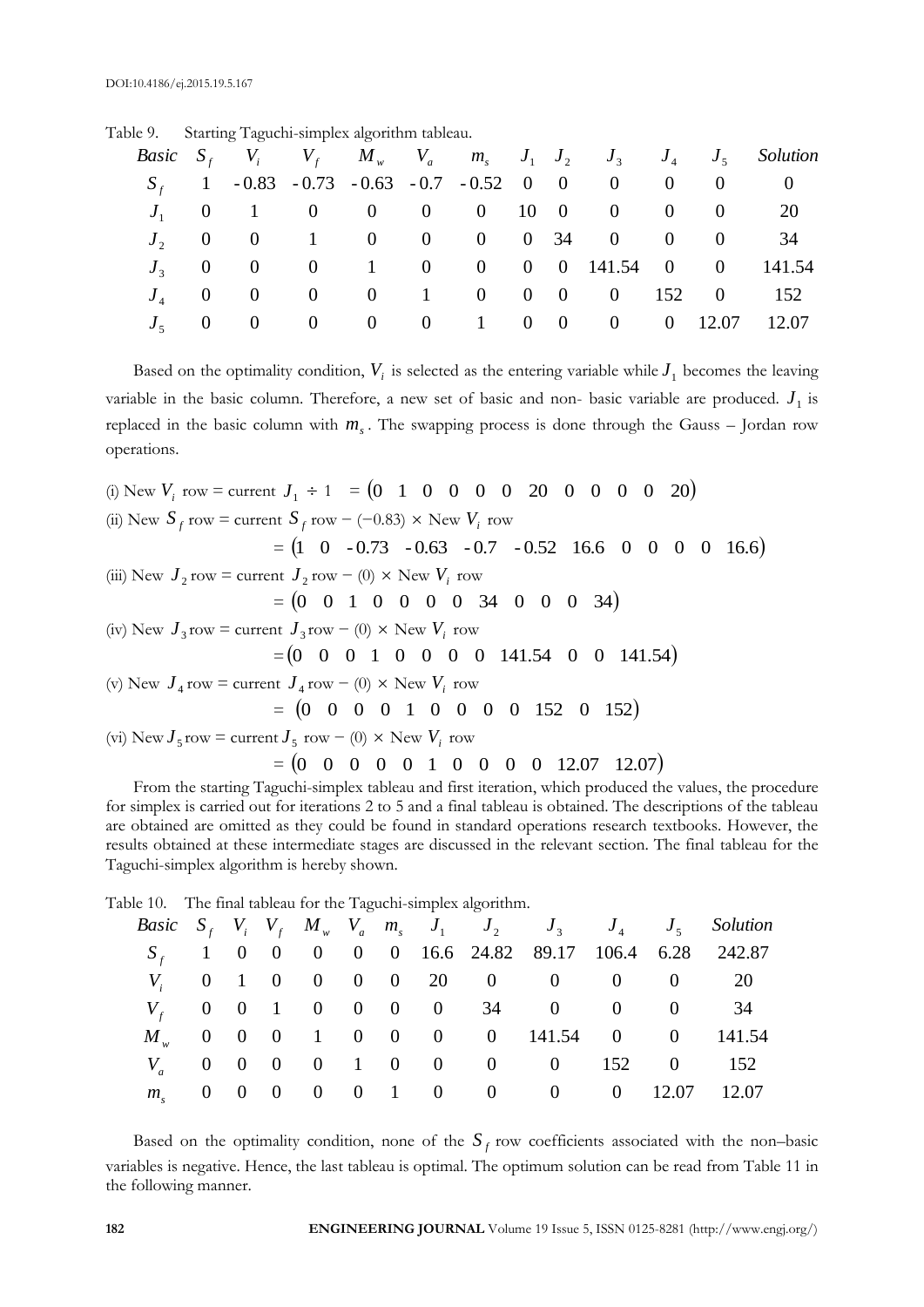|                   | $\rightarrow$ | $\epsilon$                                            |  |  |  |
|-------------------|---------------|-------------------------------------------------------|--|--|--|
| Decision Variable | Optimal value | Recommendations                                       |  |  |  |
|                   | 16.6          | Use 16.6 cm <sup>3</sup> of coconut shell particulate |  |  |  |
|                   | 24.82         | To obtain a final volume of 24.82 cm <sup>3</sup>     |  |  |  |
| $M_{w}$           | 89.12         | Use mass of water of 89.12 g                          |  |  |  |
|                   | 106.4         | Volume of CSP and water 106.14 cm <sup>3</sup>        |  |  |  |
| m <sub>s</sub>    | 6.28          | Use a mass of CSP of 6.28 g                           |  |  |  |
|                   | $49.33*$      | Obtainable by calculation                             |  |  |  |

Table 11. Interpretation table for Taguchi-simplex algorithm results.

\*Calculated value.

#### **5. Discussion of Results**

In composite fabrication practices, much effort has been devoted to discussing the contributions of the mechanical (tensile, hardness, Young's modulus) and the chemical properties of composites on performance during usage. However, many composite researchers still complain that: (1) a number of outdoor composite applications still fall short of performance standards despite designer's intentions in creating high performance-driven composites in view of the in-built mechanical and chemical properties that are attractive; and (2) there is insignificant leads on the approach to adopt in studies that will reveal the related water absorption criteria. Thus, the current literature on composites has a significant gap in the aspect of considering the physical properties of reinforcement materials as they affect the overall performance of the composite in outdoor applications. This issue, relating to green composite materials such as coconut shell particulates has not been treated in literature.

While some chemists claim to have investigated the physical properties of some green composites such as orange peel particulates and kenaf, their contributions are at best an ad-hoc analysis of such materials without any linkages to green composite fabrication. A prospective approach that considers not only the measurement of such water absorption behaviour of a green composite reinforcement material but also its optimisation does not exist. Thus, considering the engineering needs analysed earlier, this paper's contribution is in the development of an optimisation approach to the measurement of the free swell characteristics of particulate coconut shell reinforcement material for green composite formulation. A novel methodical analytical approach has been created in which the strengths of tested optimisation approaches of the Taguchi method and simplex algorithm and Taguchi-simplex method have been tested for a more efficient output than for the individual considerations of the approaches (i.e. Taguchi method alone or the simplex algorithm).

The optimisation of the free swell process of coconut shell particulates (CSPs) was performed in order to find the parametric settings for the free swell of CSP such that it would not experience significant volume change when used as an input material for composite fabrication in water-based applications. Holtz and Gibbs (1956) suggested that soils having a free swell below 50% would hardly experience considerable volume change when used in light loadings. Although, soils are often mixed with binders like cement and other reinforcements like granite or gravel to form a concrete aggregate to be used in water-based applications, the swelling capacity of soils cannot be ignored before being utilised for such purposes. Hence, the suggestion by Holtz and Gibbs (1956) that soils having a free swell value below 50% are safe for use for light loadings and water-based applications.

In like manner, CSPs has been effectively used as a binder in composite fabrication. It has been used in combination with polymer matrices to give added strength and improved properties to composites. Therefore, the swelling capacity of CSPs in composites cannot be ignored, because composites are utilised in diverse uses such including water-based applications. Thus, it is expedient to optimise the free swell of CSPs in order to find the optimum parametric settings which will not experience severe change in volume when used as an input for composite for water-based applications. To this end, the optimisation of free swell of CSPs was carried out using Taguchi method, simplex method and the integration of Taguchisimplex methods. The parametric quantities that were optimised are the initial volume of CSPs, final volume of CSPs, mass of water, volume of CSPs and water as well as the mass of CSPs.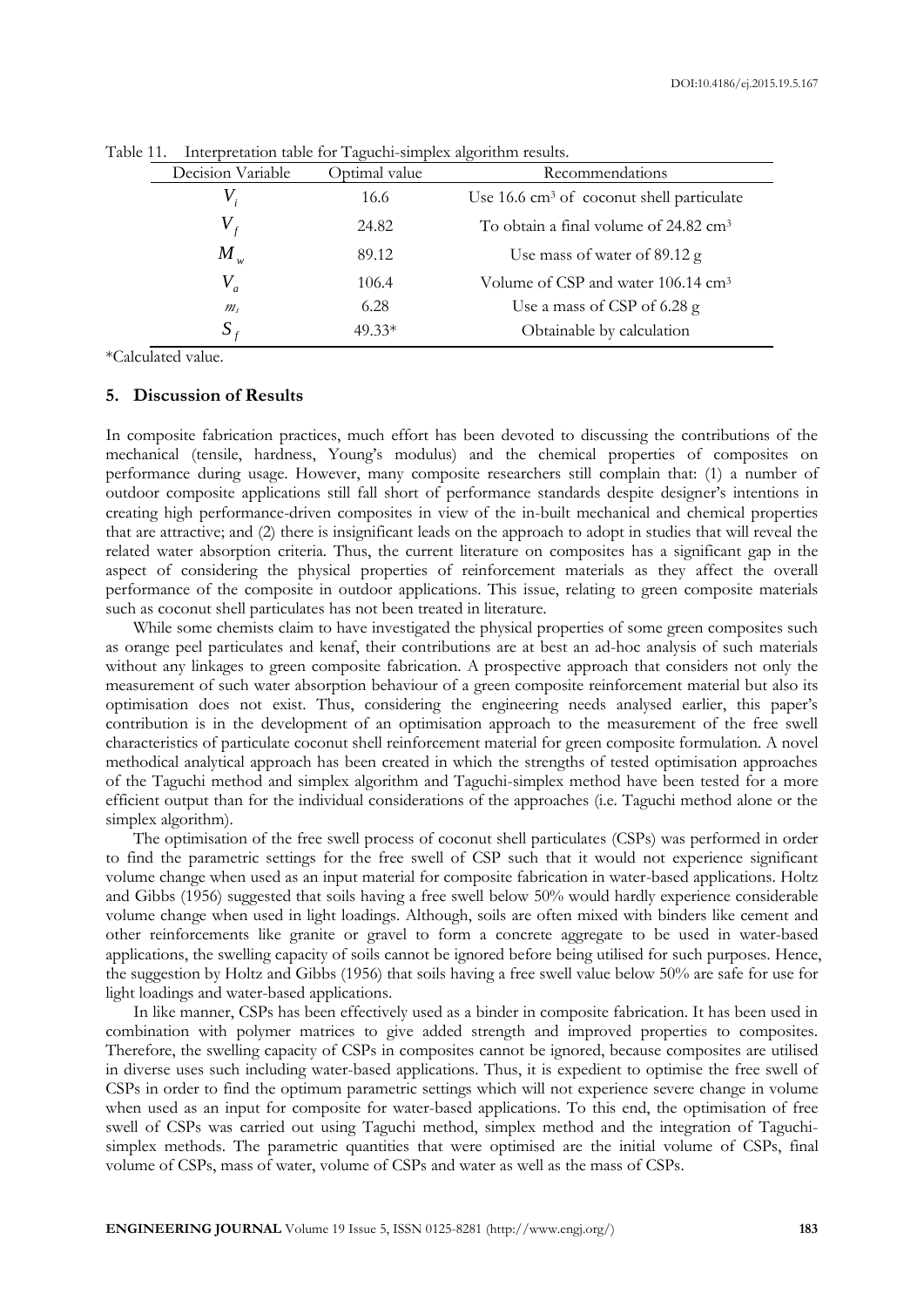#### **5.1. Taguchi Method**

Taguchi method designates each of these parameters as factors having 3 possible values, known as levels. Taguchi methods  $L_{27}$  orthogonal array was used to study the factors and their parametric levels. The desired quality characteristic of 'smaller-the-better' was used to determine the S/N ratio for each of the 27 trials performed in the orthogonal array. The average S/N ratio of each parametric level was calculated in Table 4 and the quality characteristic of 'smaller-the-better' was used to pick an optimum parametric setting of  $P_1Q_3R_2S_2T_3$ . Analysis of variance (ANOVA) showed that the influence of  $Q_3$  was insignificant. The optimisation process using the Taguchi method was concluded with a confirmatory test having additive and multiplicative properties. The results obtained for the additive and multiplicative properties are 6.07 and 56.72 %, respectively. However, 56.72% was taken as the feasible optimised value of the free swell of CSPs.

#### **5.2. Simplex Method**

The optimisation of the free swell of CSP was also carried out using the simplex method. The Simplex method was used to minimise the objective function which represents the equation of the optimisation problem that is to be solved. The 'smaller-the-better' quality characteristics as described in the Taguchi method means the objective function is to be minimised using the Simplex method. The objective function is subject to constraints, which are the governing equations that define the limits of each parameter's values. The non-negativity constraint of the parameters is given by

$$
V_i, V_j, M_w, V_a, m_s \ge 0 \tag{25}
$$

The starting objective function for the simplex method optimisation is given as

Minimise 
$$
S_f - V_i - V_f - M_w - V_a - m_s = 0
$$
 (26)

From the starting simplex table shown in Table 6, the optimality condition requires that the variable having the highest negative coefficient is picked as the entering variable, while the variable having the minimum non-negative ratio is selected as the leaving variable and is replaced in the basic column. However, all the variables were found to have the same negative coefficient value. This means the entering value would be picked based on the variable that could give the minimum non-negative ratio in the basic column as the leaving variable. In the first iteration, *m<sup>s</sup>* and *J*<sup>5</sup> were chosen as the entering and leaving variables from the non-basic and basic variables respectively. The iterations were performed using Gauss-Jordan row operations to obtain a new simplex table. The solution of the *S<sup>f</sup>* was given as 12.07, while four of the non-basic variables in the  $S_f$  row were still found to be negative. The second iteration selected  $V_i$  as the entering variable which makes  $J_1$  as the leaving variable. The Gauss-Jordan row operations increases the solution of the  $S_f$  to 32.07 and produces a new simplex table, which still has three negative non-basic variables in the  $S_f$  row. In the third iteration,  $V_f$  is picked as the entering variable while  $J_2$  becomes the leaving variable. The Gauss-Jordan row operation increases the solution of the *S<sup>f</sup>* to 66.07 and a new simplex table is produced. Two of the non-basic variables in the  $S_f$  row are still negative.

The fourth iteration is performed by picking  $M_w$  as the entering variable, while  $I_3$  was selected as the leaving variable. Gauss-Jordan operations increase the solution of the *S<sup>f</sup>* to 212.88 and produced a new simplex table which still has a negative non-basic variable in the  $S_f$  row. The fifth iteration selects  $V_a$  as the entering variable which makes *J*<sup>4</sup> as the leaving variable to be replaced in the basic column. The solution of the  $S_f$  increases to 365.88 with the use of Gauss-Jordan row operations which produced the optimal simplex table in Table 7.

Based on the optimality condition, none of the  $S_f$  row coefficients associated with the non-basic variables is negative. Hence, Table 7 is optimal. From the simplex table obtained in Table 7, the procedure is that the optimal solution of the free swell is given by the solution value which is 365.88. The free swell value of 365.88 % is not feasible from the experimental data obtained. Therefore, the optimal free swell value is calculated using the Holtz and Gibbs model which gives 70 %.

#### **5.3. Taguchi-Simplex Method**

The integration of the Taguchi and simplex optimisation methods was done to combine the merits of both methods, leaving out any drawbacks in the process. After the Taguchi method was used to obtain an optimal parametric setting of  $[P_1Q_3R_2S_2T_3]$ , which translates to S/N ratios [0.83, 0.73, 0.63, 0.7, 0.52]. This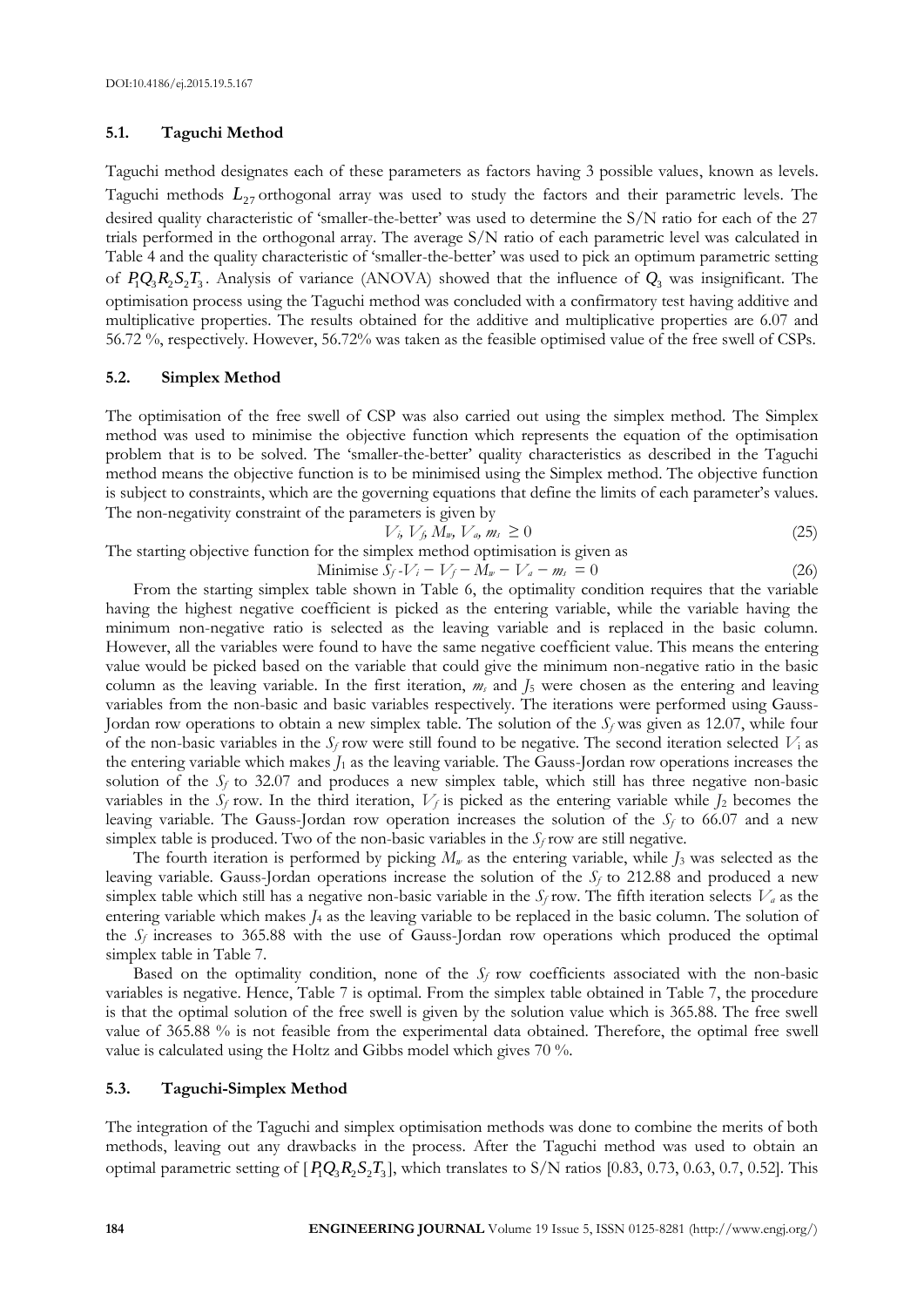can be further translated to 0.83  $V_i$ , 0.73  $V_i$ , 0.63  $M_w$ , 0.7  $V_a$ , 0.52  $m_s$ . Therefore, the Taguchi optimal parametric setting becomes the simplex algorithm objective function as follows:

Minimise 
$$
S_f = 0.83V_i + 0.73Vf_i + 0.63M_w + 0.7V_a + 0.52m_s
$$
 (27)

which is re-written as:

 $\text{Minimise } S_f - 0.83\text{Vi} - 0.73\text{Vf} - 0.63\text{M}_w - 0.7\text{V}_a - 0.52\text{m}_s = 0$  (27a)

The starting Taguchi-simplex table is shown in Table 9. In the first iteration, *V<sup>i</sup>* was picked as the entering variable in line with the optimality condition, while *J<sup>1</sup>* becomes the leaving variable to be replaced in the basic column. Gauss-Jordan row operations increase the solution of the  $S_f$ -row to 16.6 and a new Taguchi-simplex tableau is produced. The second iteration picks  $V_f$  as the entering variable while  $J_2$ becomes the leaving variable. Gauss-Jordan row operations increased the solution of the *S<sup>f</sup>* -row to 41.42 and produced a new Taguchi-simplex tableau. The third iteration is performed by selecting *V<sup>a</sup>* as the entering variable and *J<sub>4</sub>* becomes the leaving variable. The solution of the  $S_f$ -row is increased to 147.82 using the Gauss-Jordan row operations while a new Taguchi-simplex table is produced. The fourth iteration picks  $M_\nu$  as the entering variable while *J*<sub>3</sub> becomes the leaving variable. Gauss-Jordan operations increased the solution value of the *S<sup>f</sup>* -row to 236.99 and a new Taguchi-simplex table is produced. The fifth iteration picks *m<sup>s</sup>* as the entering variable which makes *J<sup>5</sup>* the leaving variable in the basic column. The Gauss-Jordan row-operations increased the solution of the  $S_f$ -row to 243.27 and produced a new Taguchi-simplex table in Table 10. In this table, none of the  $S_f$  coefficients associated with the non-basic variables are negative. Therefore, Table 10 is optimal. From the Taguchi-simplex tableau obtained in Table 10, the procedure is that the optimal solution of the free swell is given by the solution value which is 243.27 %. However, the free swell value of 243.27 % is not obtainable from the given experimental data. Therefore, the optimal free swell value is calculated using the Holtz and Gibbs model which gives 49.51%.

### **6. Conclusion**

The following conclusions have been drawn from the results of the three optimisation methods applied to the free swell process of CSP:

- The optimisation of the free swell process of CSP using the Taguchi method offers an efficient method for the design optimisation of CSP parameters for composite fabrication to be used in light loadings and water-based applications. Furthermore,
	- $\checkmark$  The optimal values for the CSP free swell process using the Taguchi method optimisation are an initial volume of 10 cm<sup>3</sup> , final volume of 34 cm<sup>3</sup> , mass of water of 141.54 g, volume of CSP and water 152 cm<sup>3</sup> and mass of solute of 12.07 g.
	- $\checkmark$  Based on the confirmatory test, the improvement of the free swell from the initial free swell parameters to Taguchi's free swell parameters was found to be 43.28 %.
	- $\checkmark$  The ANOVA test showed that the initial volume, mass of water, volume of CSP and water as well as mass of solute were the most significant factors that influenced the free swell.
- The free swell process optimisation of CSP using the simplex method provides an efficient method for the design optimisation of CSP parameters for composite fabrication to be used in light loadings and water-based applications. Consequently,
	- $\checkmark$  The optimal values for the CSP free swell process using the simplex method optimisation are initial volume of 20 cm<sup>3</sup> , final volume of 34 cm<sup>3</sup> , 146.81 g of water, volume of CSP and water 153 cm<sup>3</sup> and mass of solute of 12.07 g.
	- $\checkmark$  The solution of the free swell obtained from the simplex tableau is 365.88 %, but the optimal free swell value obtained by calculation is 70 %.
	- $\checkmark$  Based on the final recommendations from the simplex method, the improvement of the free swell of CSP from the initial free swell parameters to the optimal swell parameters was obtained to be 30%.
- The optimisation of the free swell process of CSP using the Taguchi-simplex method provides an excellent method for the design optimisation of CSP parameters for composite fabrication to be used in light loadings and water-based applications. Accordingly,
	- The optimal values for the CSP free swell process parameters using the Taguchi-simplex method optimisation are initial volume of 16.6 cm<sup>3</sup>, final volume of 24.82 cm<sup>3</sup>, mass of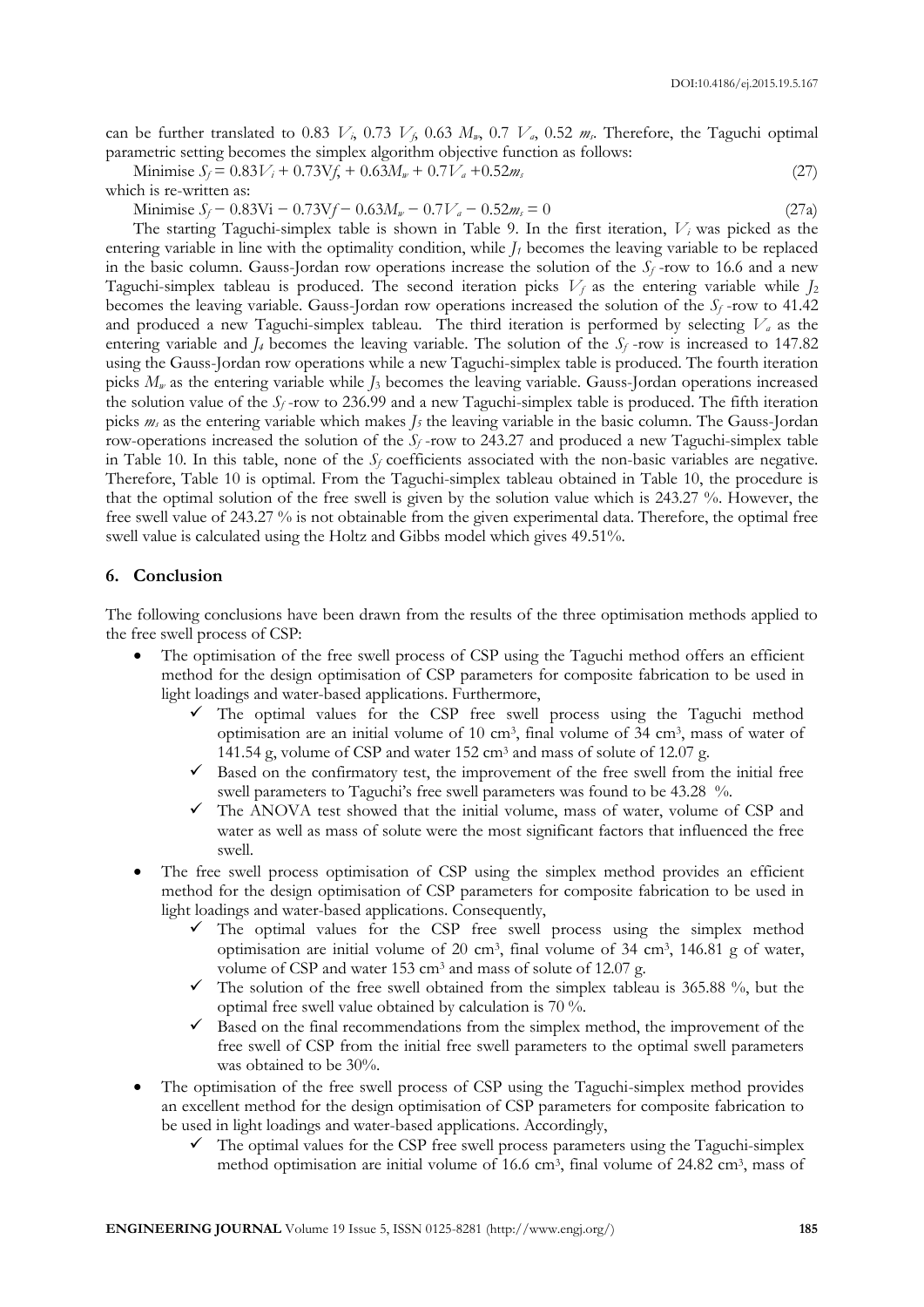water of 89.12 g, volume of CSP and water  $106.4 \text{ cm}^3$  as well as 6.28 g of CSP were obtained from the  $S_f$ -row of the optimal tableau.

- $\checkmark$  The solution of the free swell obtained from the Taguchi-simplex tableau is 243.27 %, but the optimal free swell value was obtained by calculation to be 49.51 %.
- $\checkmark$  Based on the final recommendations from the Taguchi-simplex method, the improvement of the free swell of CSP from the initial free swell parameters to the optimal swell parameters was obtained to be 50.49 %.

This work provides answers to the water absorption capacity of coconut shell particulate which has not been considered previously in its optimised setting for composite fabrication.

# **References**

- [1] S. M. Sapuan, A. Leenie, M. Harimi, and Y. K. Berg, "Mechanical properties of woven banana fibre reinforced epoxy composites," *Materials and Design*, vol. 27, pp. 689–693, 2006.
- [2] S. Bijwas and A. Satapathy, 2010. "A comparative study on erosion characteristics of red mud filled bamboo-epoxy and glass-epoxy composites," *Materials and Design*, vol. 31, pp. 1752–1767, 2010.
- [3] C. Diao, T. Dowding, S. Hemsri, and R. S. Parnas, "Toughened gluten and treated coconut and treated coconut fibre composite," *Composite: Part A*, vol. 58, pp. 90–97, 2014.
- [4] V. Fiore, T. Scalici, G. Vitale, and A. Valenza, "Static and dynamic mechanical properties of *Arundo Donax* fillers-epoxy," *Composites and Design*, vol. 57, pp. 456–464, 2014.
- [5] V. Fiore, G. Di Bella and A. Valenza, "The effect of alkaline treatment on mechanical properties of kenaf fibres and their epoxy composites," *Composites: Part B*, vol. 68, pp. 14–21, 2015.
- [6] K. Liu, X. Zhang, H. Takagi, Z. Yang, and D. Wang, "Effect of chemical treatment on transverse thermal conductivity of unidirectional abaca fibres/epoxy composite," *Composites: Part A*, vol. 66, pp. 227–236, 2014
- [7] C. Albano, M. N. Ichazo, I. Boyer, M. Hernandez, J. Gonzalez, A. Karam, and A. Covis, "Study on the thermal stability of nitrite rubber-coconut flour compounds," *Polymer Degradation and Stability*, vol. 97, pp. 2202–2211, 2012.
- [8] W. Sujaritjun, P. Uawongsuwan, W. Pivsa–Art, and H. Hamanda, "Mechanical property of surface modified natural fibre reinforced PLA biocomposites," *Energy Procedia*, vol. 34, pp. 664–672, 2013.
- [9] V. C. Mariani, L. G. J. Luvizotto, F. A. Guerra, and L. S. Coello, "A hybrid shuffled complex evolution approach based on differential evolution for unconstrained optimisation," *Applied Mathematics and Computation*, vol. 217, pp. 5822–5829, 2011.
- [10] V. Chand, S. S. Sen, and M. S. Sethi, "Taguchi analysis of forging defects for gears," *International Journal of Advanced Technology in Engineering and Science*, vol. 2, no. 8, pp. 52–59, 2014.
- [11] Z. Salleh, M. M. Islam, M. M. Yusop, M. Y. M. Yusop, and M. A. Idrus, "Mechanical properties of activated carbon coconut shell reinforcement polypropylene composite encapsulated with epoxy resin," *APCBEE Procedia*, vol. 9, pp. 92–96, 2014.
- [12] D. R. Mulinari, C. A. R. P. Baptista, J. V. C. Souza, and H. J. C. Voorwald, "Mechanical properties of coconut fibres reinforced polyester composites," *Procedia Engineering*, vol. 10, pp. 2074–2079, 2011.
- [13] W. Nuthang, P. Uawongsuwan, W. Pivsa-Art, and H. Hamanda, "Impact property of flexible epoxy treated natural fibre reinforced PLA composites," *Energy Procedia*, vol. 34, pp. 839–847, 2013.
- [14] S. Vijayakumar, T. Nilavarasan, R. Usharani, and L. Karunamoorthy, "Mechanical and microstructural characterisation of coconut spathe fibres and kenaf bast fibres reinforced epoxy polymer matrix composites," *Procedia Materials Science*, vol. 5, pp. 2330–2337, 2014.
- [15] J. Sarki, S. B. Hassan, V. S. Aigbodion, and J. E., Oghenevweta, "Potential of using coconut shell particle fillers in eco-composite materials," *Journal of Alloys and Compounds*, vol. 509, pp. 2381–2385, 2001.
- [16] S. M. S. Kumar, D. Duraibabu, K. Subramanian, "Studies on mechanical, thermal and dynamic mechanical properties of untreated (raw) and treated coconut sheath fibre reinforced epoxy composites," *Materials and Design*, vol. 59, pp. 63–69, 2014.
- [17] E. M. Fernandez, V. M. Correlo, J. F. Mano, and R. L. Renaturis, "Novel cork-polymer composites reinforced with short natural coconut fibres: Effect of fibre loading and coupling agent addition," *Composites Science and Technology*, vol. 78, pp. 56–62, 2013.